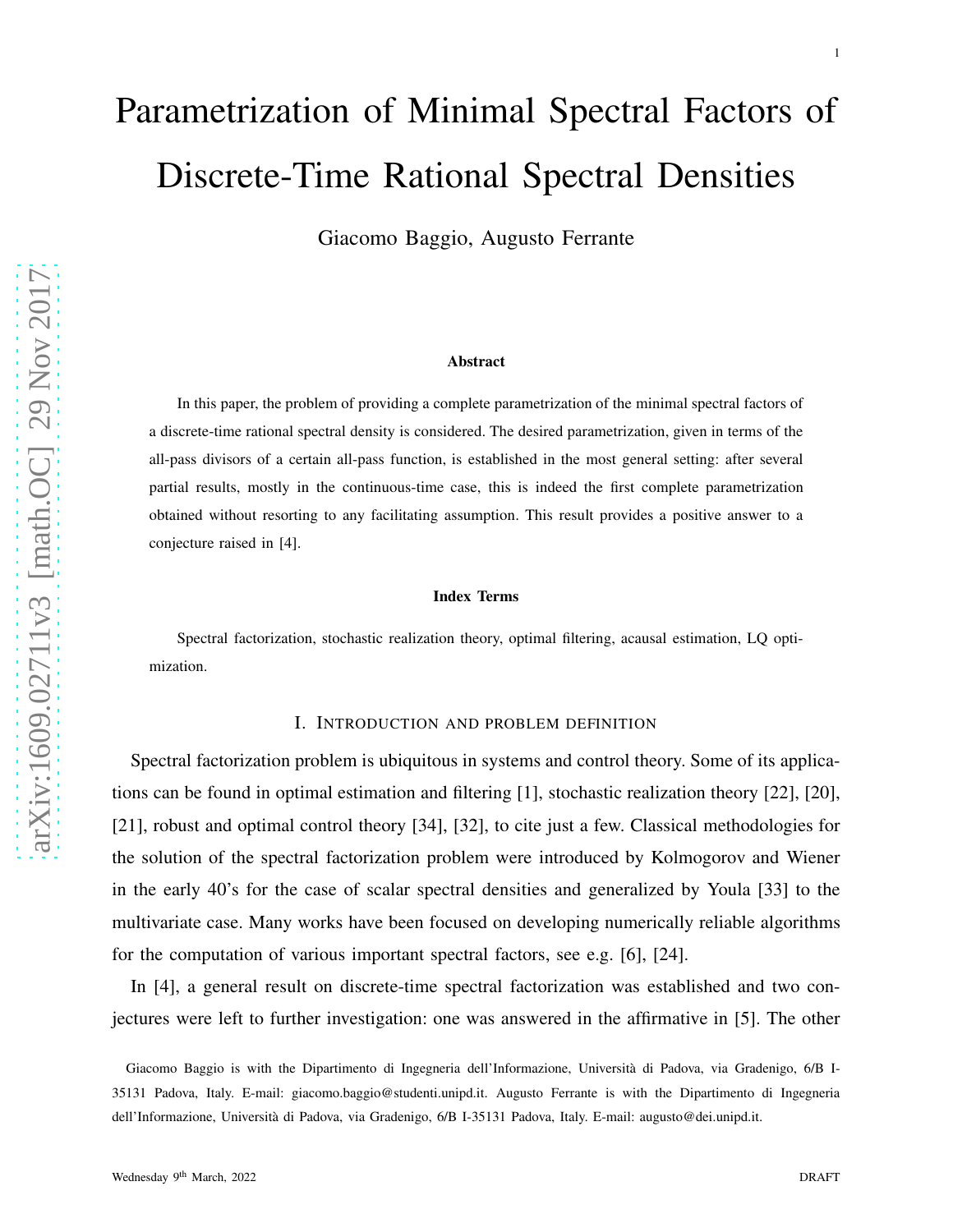concerns the parametrization of the set of minimal spectral factors (i.e. with minimal McMillan degree) and it will be proven true in the present paper. The problem of parametrizing the set of minimal spectral factors has a long history, see [14], [15], [11], [26], [8], [30], [9], [16], [27], [28], [29], [10], to cite just a few contributions. In fact, as pointed out in [19], [21], this is a fundamental step in *stochastic realization theory*. A stochastic realization is a representation of a second-order discrete-time purely nondeterministic stationary process  $\{y(t)\}\$ as the output of a linear statespace model driven by white noise. Up to uninteresting changes of basis, stochastic realizations of minimal complexity are in one-to-one correspondence with minimal spectral factors of the spectral density  $\Phi(z)$  of  $\{y(t)\}\)$ . For this reason, the problem of parametrizing the minimal spectral factors of  $\Phi(z)$  is crucial for the analysis and synthesis of different models of a given stochastic process. However, to the best of our knowledge, all the available parametrizations rely on some restrictive assumptions on the spectral density and a general result is still missing. This paper is an attempt to fill this gap: we provide a parametrization of the set of minimal spectral factors of a discrete-time rational spectral density in terms of the all-pass divisors of an all-pass function, which we name *conjugate phase function*. In doing so, we do not require any assumption on the considered spectral density. In particular, our result applies to spectral densities that are rank-deficient and/or possess zeros/poles on the unit circle and/or are improper. The basis of our parametrization is the conjugate phase function, an all-pass function that can be explicitly computed from the minimum-phase spectral factor and the maximum phase unstable spectral factor: these two "extremal spectral factors" can, in turn, be explicitly calculated as discussed in  $[4]$  for the input-output representation and in the works by Oară and co-workers  $[23]$ ,  $[25]$  for the state-space representation. Therefore, thanks to these contributions, our abstract theoretical parametrization result may indeed be used to explicitly provide all the minimal spectral factors of a given spectral density and hence all the minimal representations of the corresponding process  $\{y(t)\}.$ 

**Paper structure.** The paper is organized as follows. In Section II, we collect some preliminary definitions and results on the parametrization of minimal spectral factors. In Section III, we state and prove the main result of the paper. In Section IV, we illustrate our main result by means of a numerical example. Finally, in Section V, we draw some conclusive remarks.

**Notation.** We denote by  $\mathbb{R}$ ,  $\mathbb{C}$ ,  $\mathbb{R}^{m \times n}$ ,  $\mathbb{R}[z]^{m \times n}$ , and  $\mathbb{R}(z)^{m \times n}$  the set of real numbers, complex numbers,  $m \times n$  real matrices, real polynomial  $m \times n$  matrices, and  $m \times n$  real rational matrixvalued functions, respectively. Moreover,  $\overline{\mathbb{C}} := \mathbb{C} \cup \{\infty\}$ . Given  $G \in \mathbb{R}^{m \times n}$ , we denote by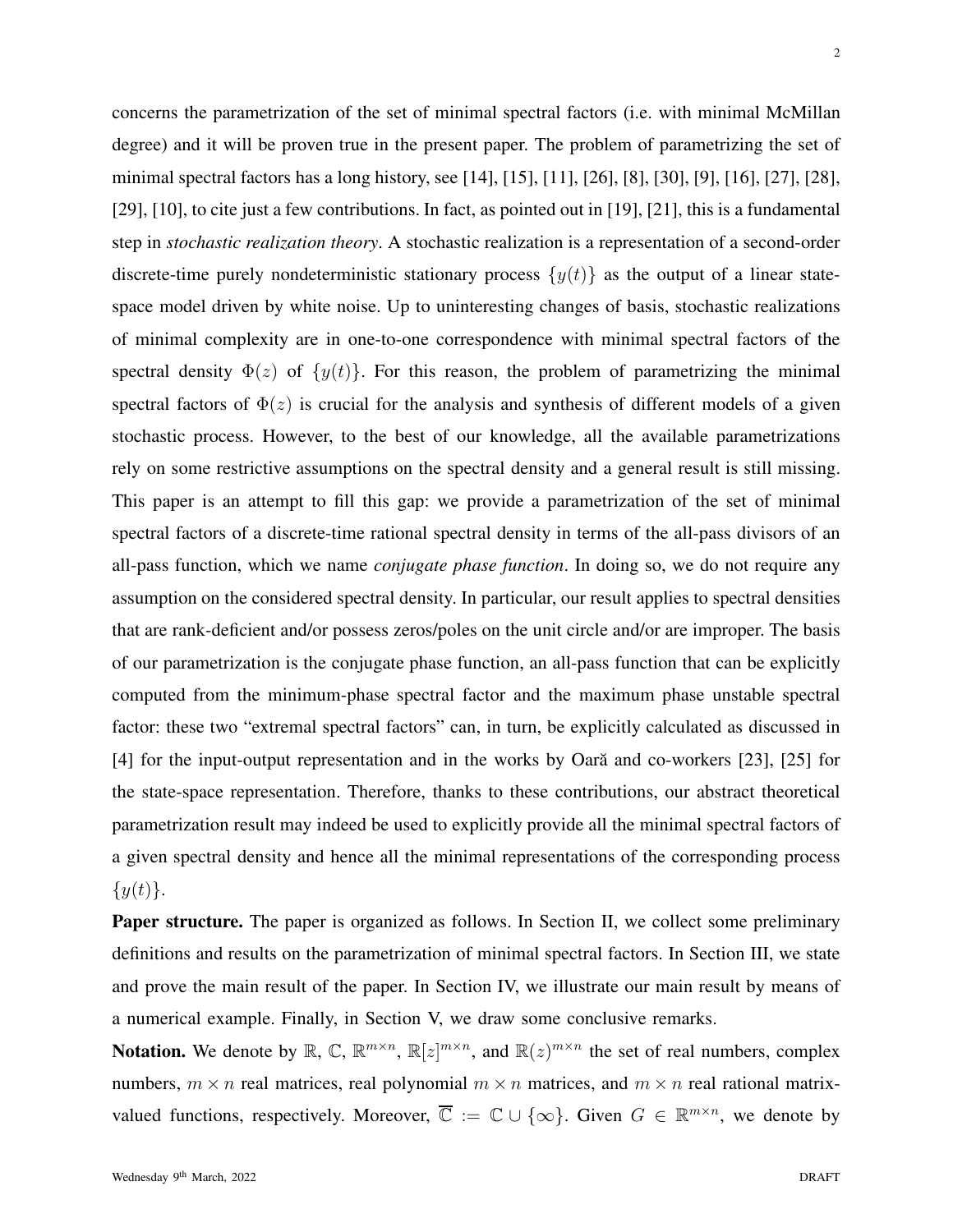$G^{\top}$  its transpose, by  $G^+$  its Moore-Penrose pseudo-inverse, by  $G^{-L}$  its left-inverse, by ker $(G)$ its kernel, and by  $\text{im}(G)$  its image. For  $G \in \mathbb{R}^{m \times m}$ ,  $\sigma(G)$  denote the spectrum of G and  $G^{-\top} := [G^{\top}]^{-1}$ . Given  $G(z) \in \mathbb{R}(z)^{m \times n}$ , we let  $G^*(z) := G^{\top}(1/z)$ . If  $G(z) \in \mathbb{R}(z)^{m \times m}$ , we let  $G^{-*}(z) := [G^{*}(z)]^{-1}$ . Let  $G(z) \in \mathbb{R}(z)^{n \times m}$  and let  $\alpha \in \overline{\mathbb{C}}$ , we denote by  $\delta(G; \alpha)$  the degree of the pole of  $G(z)$  at  $\alpha$ , with the convention that  $\delta(G; \alpha) = 0$  if  $\alpha \in \overline{\mathbb{C}}$  is not a pole of  $G(z)$ . We recall that the normal rank of  $G(z)$ , denoted by  $rk(G)$ , is defined as the rank almost everywhere in C. Finally, we denote by  $\delta_M(G)$  the McMillan degree of  $G(z)$  and we recall that the latter is equal to  $\delta_M(G) = \sum_i \delta(G; \alpha_i)$ , where  $\{\alpha_i\} \subset \overline{\mathbb{C}}$  is the set of poles of  $G(z)$ , see e.g. [18, pag. 466].

### II. BACKGROUND DEFINITIONS AND RESULTS

**Definition 1.** A rational matrix  $G(z) \in \mathbb{R}(z)^{m \times m}$  is said to be *para-Hermitian* if  $G(z) = G^*(z)$ . A para-Hermitian rational matrix  $\Phi(z) \in \mathbb{R}(z)^{m \times m}$  is said to be a *spectral density* if it is positive semi-definite for all  $\vartheta \in [0, 2\pi)$  for which  $\Phi(e^{j\vartheta})$  is defined. A spectral density is said to be a *coercive* if it is positive definite in the unit circle:  $\Phi(e^{j\vartheta}) > 0$  for all  $\vartheta \in [0, 2\pi)$ .

**Definition 2.**  $G(z) \in \mathbb{R}(z)^{m \times m}$  is said to be *all-pass* if

$$
G^*(z)G(z) = G(z)G^*(z) = I_m.
$$

Given two all-pass functions  $G_{\ell}(z)$  and  $G_{r}(z)$ , if  $\delta_M(G_{\ell}(z)) + \delta_M(G_{r}(z)) = \delta_M(G_{\ell}(z)G_{r}(z)),$ then Gℓ(z) and Gr(z) are said to be, respectively, *left all-pass divisor* and *right all-pass divisor* of  $G(z) := G_{\ell}(z) G_r(z)$ .

Consider a rational spectral density  $\Phi(z) \in \mathbb{R}(z)^{m \times m}$  of normal rank  $\text{rk}(\Phi) = r \leq m$ . We recall that  $\Phi(z)$  admits a factorization of the form [4]

$$
\Phi(z) = W(z)W^*(z),
$$

where  $W(z) \in \mathbb{R}^{m \times r}(z)$  is called a *spectral factor* of  $\Phi(z)$ . If  $W(z)$  is such that  $\delta_M(W) =$ 1  $\frac{1}{2}\delta_M(\Phi)$ , then  $W(z)$  is called a *minimal spectral factor* of  $\Phi(z)$ . We can identify four "extremal" minimal spectral factors of  $\Phi(z)$ , namely:

- $W_-(z)$  analytic with its inverse in  $\{z \in \overline{\mathbb{C}} : |z| > 1\}$  (*minimum-phase or outer spectral factor*).
- $W_+(z)$  analytic in  $\{z \in \overline{\mathbb{C}} : |z| > 1\}$  with inverse analytic in  $\{z \in \overline{\mathbb{C}} : |z| < 1\}$ .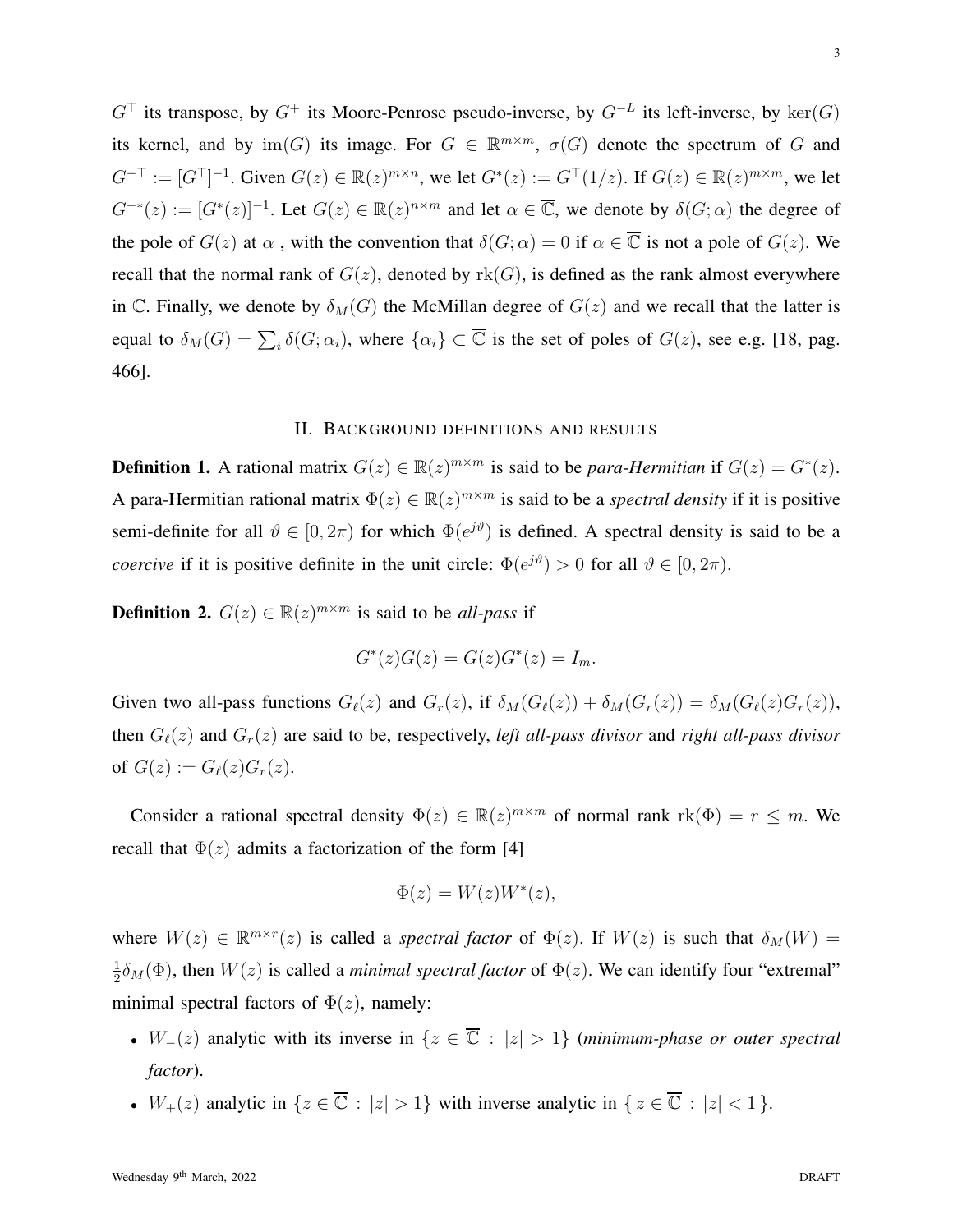- $\overline{W}_-(z)$  analytic in  $\{z \in \overline{\mathbb{C}} : |z| < 1\}$  with inverse analytic in  $\{z \in \overline{\mathbb{C}} : |z| > 1\}$ .
- $\overline{W}_+(z)$  analytic with its inverse in  $\{z \in \overline{\mathbb{C}} : |z| < 1\}$  (*conjugate outer spectral factor*).

These four spectral factors are connected by suitable transformations as depicted in the commutative diagram below where an arrow indicates post-multiplication with the labelled object, e.g.  $W_+(z) = W_-(z)T_1(z)$ .



In the next section, we will show that all minimal spectral factors are connected to  $W_-(z)$  by transformations which correspond to the left all-pass divisors of the all-pass function  $T(z) :=$  $W_-^{-L}(z)\overline{W}_+(z)$ . We call  $T(z)$  *conjugate phase function* associated with the spectral density  $\Phi(z)$ , since it can be regarded as the conjugate version of the well-known phase function  $\overline{W}_+^{-L}(z)W_-(z)$ , which is of crucial importance in stochastic realization theory [22].

Our result provides a complete parametrization of all the minimal spectral factors of a spectral density.

## III. MAIN RESULT

**Theorem 1.** Let  $\Phi(z) \in \mathbb{R}(z)^{m \times m}$  be a spectral density of normal rank  $rk(\Phi) = r \leq m$ . Let  $W_-(z)$  be the outer spectral factor of  $\Phi(z)$  and  $\overline{W}_+(z)$  be the conjugate outer spectral factor of  $\Phi(z)$ . Let  $T(z) := W_{-}^{-L}(z)\overline{W}_{+}(z)$ . Let  $W$  be the set of minimal spectral factors of  $\Phi(z)$ . Then

$$
\mathscr{W} = \{W_{-}(z)T_{\ell}(z): T_{\ell}(z) \text{ is a left all-pass divisor of } T(z)\}.
$$

*Proof.* The proof is divided in three main parts:

- I. First, we show that, without loss of generality, we can restrict the attention to spectral densities that do not have poles/zeros at infinity (set of *biproper* spectral densities).
- II. Then, we prove the statement of the theorem for the set of *coercive* spectral densities.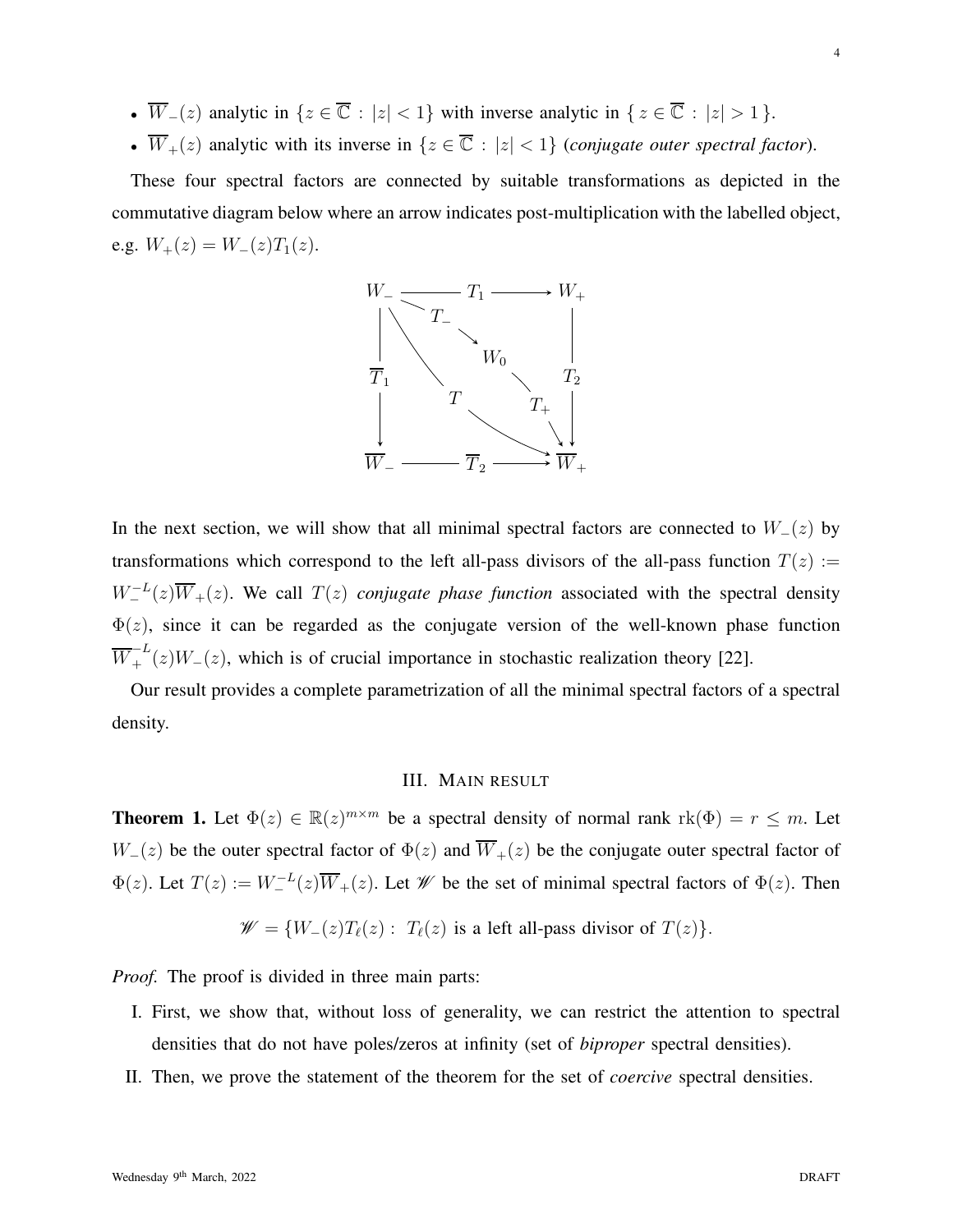III. Finally, we show how the latter result can be extended to spectral densities that have poles/zeros on the unit circle and/or are normal rank deficient.

*Part I.* As far as the first part is concerned, suppose that  $\Phi(z)$  has a pole/zero at infinity and consider a Möbius transformation  $\lambda: \overline{\mathbb{C}} \to \overline{\mathbb{C}}$  mapping z in  $\lambda(z) = \frac{z-a}{1-az}$ , where  $a \in \mathbb{R}$  is such that  $|a| < 1$  and  $1/a$  does not coincide with a pole/zero of  $\Phi(z)$ . The inverse of this map has the same structure and maps  $\lambda \mapsto z(\lambda) = \frac{\lambda + a}{1 + a\lambda}$ . We observe that:

- 1)  $|\lambda(z)| = 1$  (resp.  $|\lambda(z)| > 1$ ,  $|\lambda(z)| < 1$ ) if and only if  $|z| = 1$  (resp.  $|z| > 1$ ,  $|z| < 1$ );
- 2)  $[\lambda(z)]^{-1} = \lambda(z^{-1});$
- 3)  $\lambda(\infty) = -1/a$  and  $\lambda(z) = \infty$  if and only if  $z = 1/a$ ;

4) If 
$$
F(z) \in \mathbb{R}(z)^{k \times h}
$$
 and  $G(\lambda) = F(z(\lambda))$  then  $\delta_M(F(z)) = \delta_M(G(\lambda))$  [2, Chap. 4];

## As a consequence

- 1)  $\Psi(\lambda) := \Phi(z(\lambda))$  is a coercive spectral density;
- 2) since  $1/a$  is not a pole/zero of  $\Phi(z)$  then  $\Psi(\lambda)$  has no pole/zero at infinity;
- 3) the outer spectral factor  $V_-(\lambda)$  (resp. conjugate outer spectral factor  $\overline{V}_+(\lambda)$ ) of  $\Psi(\lambda)$  is given by  $V_-(\lambda) = W_-(z(\lambda))$  (resp.  $\overline{V}_+(\lambda) = \overline{W}_+(z(\lambda))$ );
- 4) the conjugate phase function  $\mathcal{T}(\lambda)$  associated with  $\Psi(\lambda)$  is given by  $\mathcal{T}(\lambda) = T(z(\lambda))$  and  $\mathcal{T}_{\ell}(\lambda)$  is a left all-pass divisor of  $\mathcal{T}(\lambda)$  if and only if  $\mathcal{T}_{\ell}(\lambda) = T_{\ell}(z(\lambda))$ , where  $T_{\ell}(z)$  is a left all-pass divisor of  $T(z)$ ;
- 5)  $V(\lambda)$  is a spectral factor of  $\Psi(\lambda)$  if and only if  $V(\lambda) = W(z(\lambda))$  where  $W(z)$  is a spectral factor of  $\Phi(z)$ . Moreover, in this case,  $\delta_M(V(\lambda)) = \delta_M(W(z))$ .

Due to these facts, we can apply the argument presented in what follows to  $\Psi(\lambda)$  and then transform back  $\lambda(z) \mapsto z$  to recover the desired parametrization for the original spectrum  $\Phi(z)$ .

*Part II.* We now proceed with the second part of the proof. In this part, we will show that the theorem holds for the set of *coercive* spectral densities. To this end, assume that  $\Phi(z)$  is coercive. In the light of Part I, we can also assume that  $\Phi(z)$  is biproper, i.e. it has no pole/zero at infinity. We first show that if  $T_{\ell}(z)$  is a left all-pass divisor of  $T(z)$  then  $W(z) := W_{-}(z)T_{\ell}(z)$ is a minimal spectral factor of  $\Phi(z)$ . To this end it is clearly sufficient to show that the McMillan degree of  $W(z) := W_-(z)T_\ell(z)$  equals the McMillan degree of  $W_-(z)$  (which, in turn, is one half of the McMillan degree of the spectral density  $\Phi(z)$ ). To prove this fact, we start from a minimal realization of the outer spectral factor  $W_-(z)$ :

$$
W_{-}(z) = C(zI - A)^{-1}B + D
$$
 (1)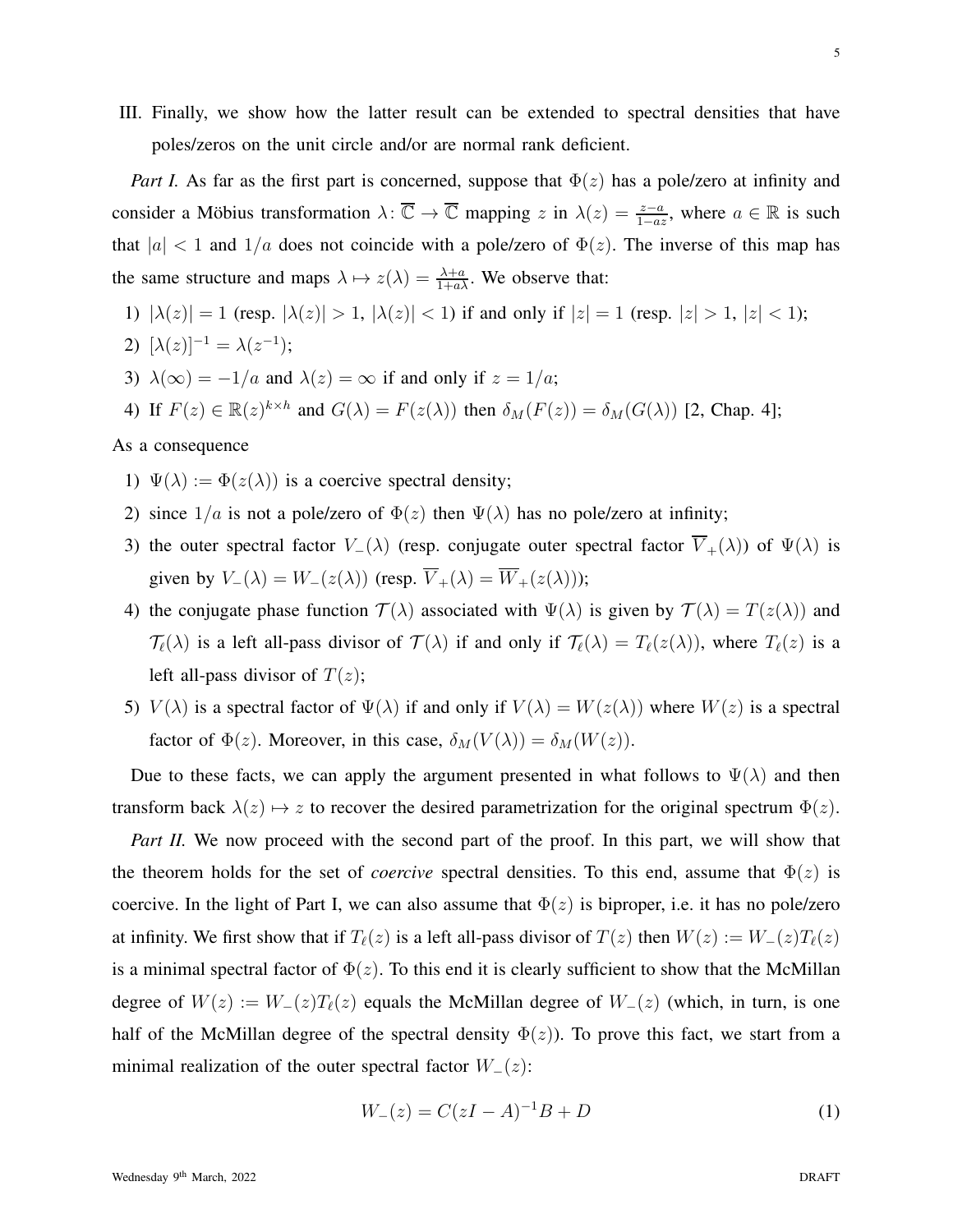and we follow five steps:

- 1) We compute a realization of the all-pass function  $T_1(z) := [W_-(z)]^{-1}W_+(z)$  in terms of the quadruple  $A, B, C, D$ .
- 2) We compute a realization of the all-pass function  $T_2(z) := [W_+(z)]^{-1} \overline{W}_+(z)$  in terms of the quadruple  $A, B, C, D$ .
- 3) We compute a realization of the conjugate phase function  $T(z) = T_1(z)T_2(z)$  again in terms of the quadruple  $A, B, C, D$ .
- 4) We use the results of [13] that provide an explicit expression parametrizing the all-pass divisors of a given all-pass function; in this way, we have an expression of  $T_{\ell}(z)$  in terms of the original data  $A, B, C, D$  and of a free parameter.
- 5) We compute the product  $W_-(z)T_\ell(z)$  and show that its McMillan degree equals the McMillan degree of  $W_-(z)$ .

1) Let us consider a minimal realization (1) of  $W_-(z)$  and let n be the McMillan degree of  $W_-(z)$ , i.e. the dimension of the matrix A. Let

$$
\Gamma := A - BD^{-1}C \tag{2}
$$

be the zero matrix of  $W_-(z)$  and recall that Γ is non-singular and all its eigenvalues have modulus smaller than 1. Moreover, it is worth noticing that the invertibility of  $D$  in (2) follows from the fact that  $\Phi(z)$  is assumed to have no pole/zero at infinity. We now show that

$$
T_1(z) := [W_-(z)]^{-1}W_+(z) = H_1(zI - \Gamma)^{-1}G_1 + U_1
$$
\n(3)

where

$$
H_1 := D^{-1}C
$$
  
\n
$$
U_1 := [I + H_1 X^{-1} H_1^{\top}]^{1/2}
$$
  
\n
$$
G_1 := \Gamma X^{-1} H_1^{\top} U_1^{-1}
$$
\n(4)

and  $X$  is the solution of the Stein equation

$$
\Gamma^{\top} X \Gamma = X + H_1^{\top} H_1. \tag{5}
$$

Before proving (3), notice that: (i)  $(A, C)$  and hence  $(\Gamma, H_1)$  is observable so that X is negative definite. In view of (5), this implies that  $X + H_1^{\perp}H_1$  is negative definite as well so that  $I +$  $H_1X^{-1}H_1^{\top} > 0$  and hence  $U_1$  and  $G_1$  are well defined. (ii) By direct computations we get  $G_1G_1^{\top} = \Gamma X^{-1} \Gamma^{\top} - X^{-1}$  so that (3) is a minimal realization. To prove (3), we show that: (i) the right-hand side of (3) is all-pass and (ii) the product  $W_-(z)[H_1(zI - \Gamma)^{-1}G_1 + U_1]$  has a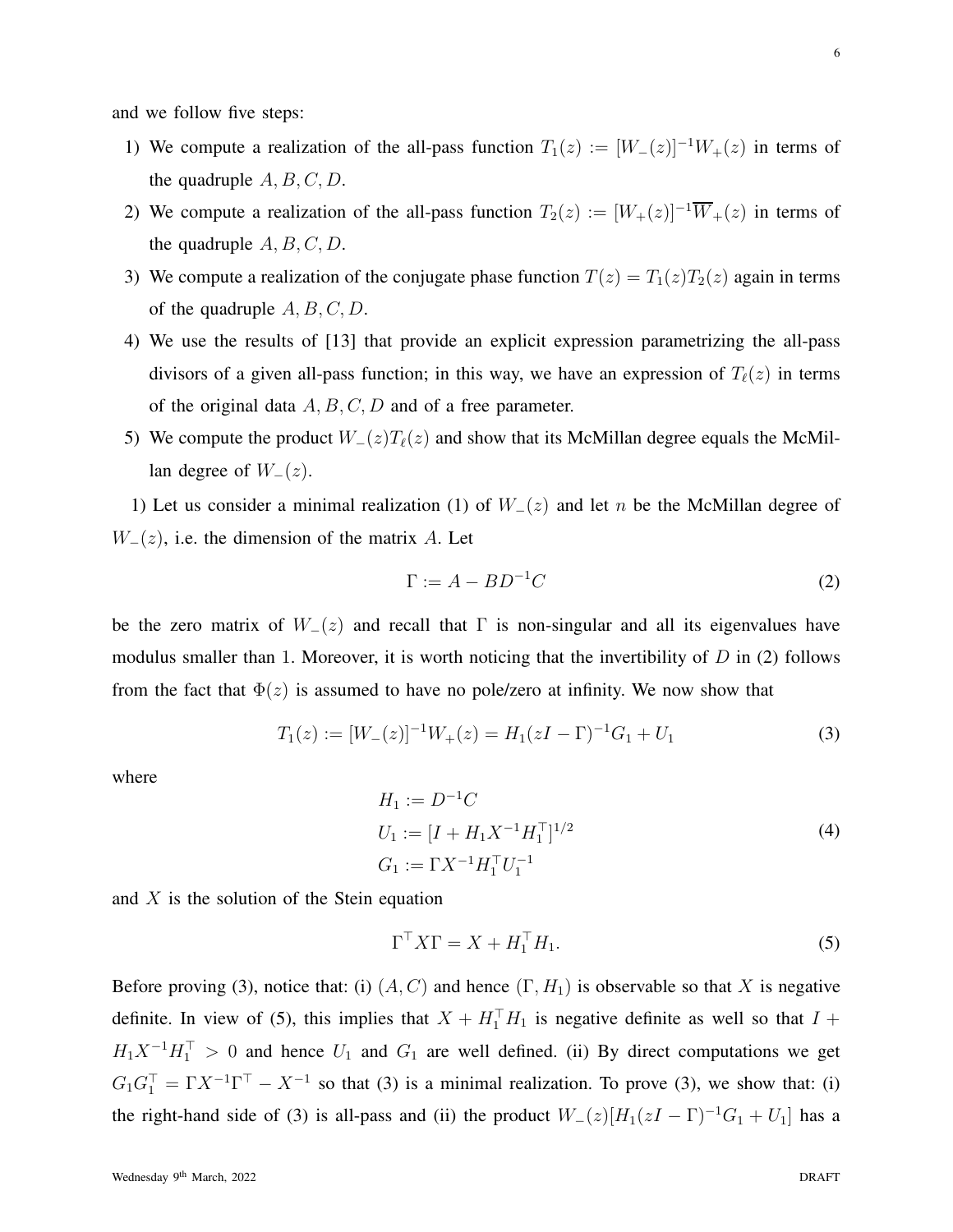realization with the same state matrix A of  $W_-(z)$  and with zero matrix similar to  $\Gamma^{-\perp}$ . As for (i), it is a matter of direct computation to show that

$$
H_1^\top U_1 = \Gamma^\top X G_1, \quad U_1^\top U_1 = I + G_1^\top X G_1. \tag{6}
$$

These conditions, together with (5), guarantee that the right-hand side of (3) is all-pass [13, Theorem 2.1, point 3)]. As for (ii), by taking into account that  $BH_1 = BD^{-1}C = A - \Gamma =$  $(zI-\Gamma) - (zI-A)$ , we can easily see that  $W_-(z)[H_1(zI-\Gamma)^{-1}G_1+U_1] = C(zI-A)^{-1}B_+ + D_+$ , where

$$
B_{+} := BU_1 + \Gamma X^{-1} H_1^{\top} U_1^{-1},
$$
  
\n
$$
D_{+} := DU_1.
$$
\n(7)

Hence, its zero matrix is easily seen to be

$$
\Gamma_+ := A - B_+ D_+^{-1} C
$$
  
=  $\Gamma - \Gamma X^{-1} H_1^{\top} [I + H_1 X^{-1} H_1^{\top}]^{-1} D^{-1} C$   
=  $\Gamma (X + H_1 H_1^{\top})^{-1} X = X^{-1} \Gamma^{-\top} X.$ 

In conclusion,  $T_1(z)$  is given by the right-hand side of (3) and

$$
W_{+}(z) = C(zI - A)^{-1}B_{+} + D_{+}.
$$
\n(8)

2) We now show that

$$
T_2(z) := [W_+(z)]^{-1} \overline{W}_+(z) = H_2(zI - A^{-\top})^{-1} G_2 + U_2
$$
\n(9)

where  $H_2 := B_+^{\top} A^{-\top}$ ,  $U_2 := [I + H_2 Y^{-1} H_2^{\top}]^{1/2}$ ,  $G_2 := A^{-\top} Y^{-1} H_2^{\top} U_2^{-1}$  and Y is the solution of the Stein equation

$$
A^{-1}YA^{-\top} = Y + H_2^{\top}H_2.
$$
 (10)

Notice that from stochastic minimality of  $W_+(z)$  it follows that the realization (8) is minimal. We can therefore use the same argument used in point 1) to see that: Y is positive definite,  $U_2$ and  $G_2$  are well defined,  $U_2$  is invertible and (9) is a minimal realization. To prove (9), we show that: (i) the right-hand side of (9) is all-pass and (ii) the product  $W_+(z)[H_2(zI-A^{-\top})^{-1}G_2+U_2]$ has a realization with state matrix given by  $A^{-+}$  and with zero matrix similar to  $\Gamma^{-+}$ . As for (i), it is a matter of direct computation to show that

$$
H_2^{\top} U_2 = A^{-1} Y G_2, \quad U_2^{\top} U_2 = I + G_2^{\top} Y G_2. \tag{11}
$$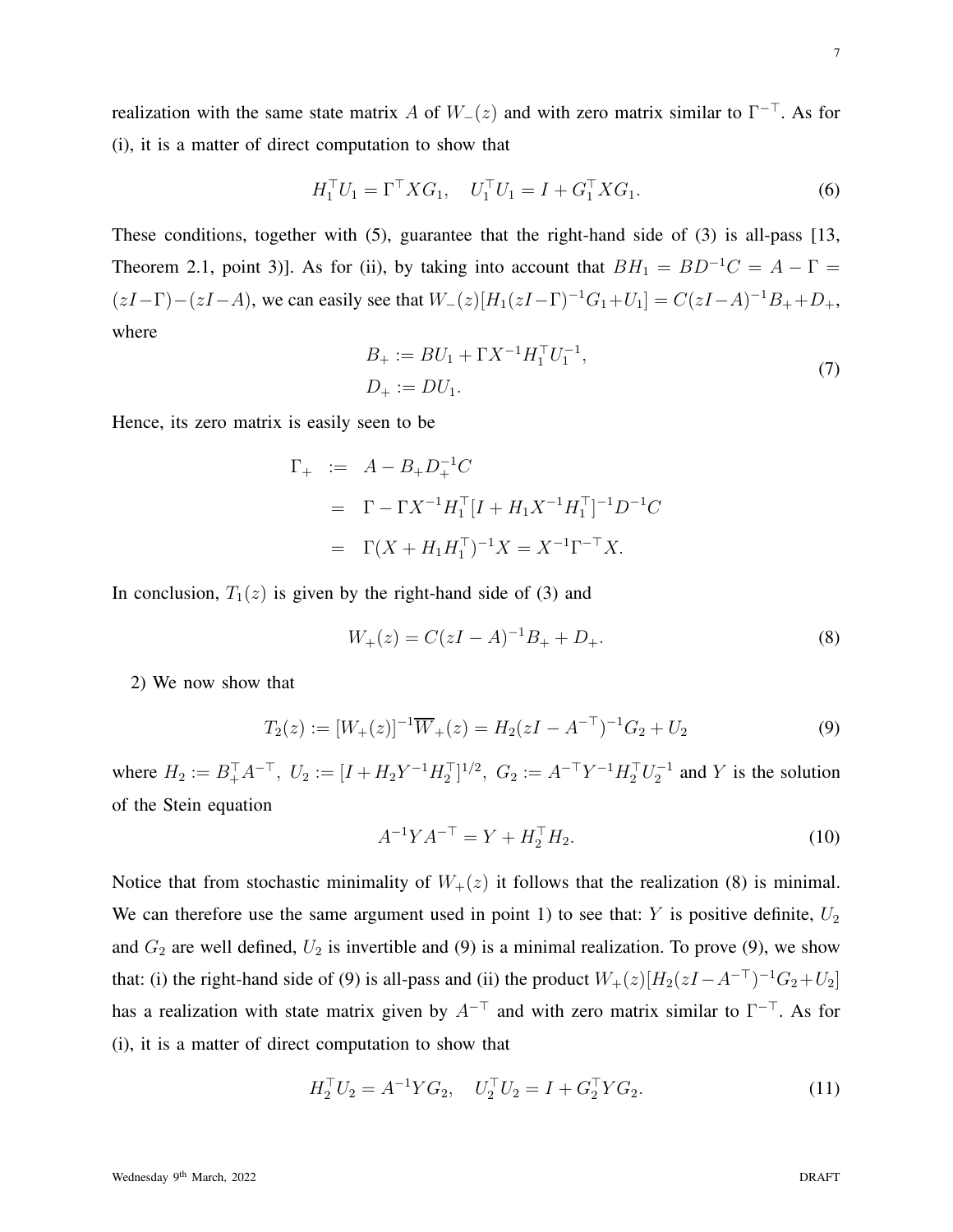8

These conditions, together with (10) guarantee that the right-hand side of (9) is all-pass [13, Theorem 2.1, point 3)].

As for (ii), by taking into account that  $B_+H_2 = AH_2^{\top}H_2 = A(A^{-1}YA^{-\top} - Y) = (zI - A)Y - Y$  $Y(zI - A^{-\top})$ , we can easily see that  $W_+(z)[H_2(zI - A^{-\top})^{-1}G_2 + U_2] = D_+U_2 + \overline{C}_+(sI A^{-\top}$ ) $G_2 + N(z)$ , where

$$
\overline{C}_{+} := CY + D_{+}H_{2} \tag{12}
$$

and  $N(z) := C(zI - A)^{-1}(B_+U_2 - YG_2)$ ; it is now a matter of direct computation to show that  $B_+U_2-YG_2=0$  so that  $N(z)=0$ . The zero matrix of the product  $W_+(z)[H_2(zI-A^{-\top})^{-1}G_2+$  $U_2$  is thus

$$
\begin{aligned}\n\overline{\Gamma}_{+} &:= A^{-\top} - G_{2}(D_{+}U_{2})^{-1}\overline{C}_{+} \\
&= A^{-\top}(Y + H_{2}^{\top}H_{2})^{-1}Y \\
&-Y^{-1}(A + AH_{2}^{\top}H_{2}Y^{-1})H_{2}^{\top}U_{2}^{-2}U_{1}^{-1}D^{-1}CY \\
&= Y^{-1}AY - Y^{-1}AH_{2}^{\top}U_{2}^{2}U_{2}^{-2}U_{1}^{-1}D^{-1}CY \\
&= Y^{-1}(A - AH_{2}^{\top}U_{1}^{-1}D^{-1}C)Y = Y^{-1}\Gamma_{+}Y.\n\end{aligned}
$$

In conclusion,  $T_2(z)$  is given by the right-hand side of (9).

Before proceeding to the next point, we need to establish a formula linking  $X$  and  $Y$ . First observe that taking the inverse of (5) and employing the Sherman-Morrison-Woodbury formula we get

$$
X^{-1} = \Gamma X^{-1} \Gamma^{\top} - \Gamma X^{-1} H_1^{\top} (I + H_1 X^{-1} H_1^{\top})^{-1} H_1 X^{-1} \Gamma^{\top}.
$$
 (13)

Moreover, equation (10) can be rewritten as

$$
Y = AYA^{\top} + B_+B_+^{\top}.
$$
\n<sup>(14)</sup>

By direct computation, we get  $B_+B_+^{\top} = BB^{\top} + AX^{-1}A^{\top} - X^{-1}$  which, plugged in (14), gives the identity

$$
Z = BB^{\top} + A Z A^{\top},\tag{15}
$$

where  $Z := Y + X^{-1}$ . Notice that by reachability of  $(A, B)$ , Z is invertible.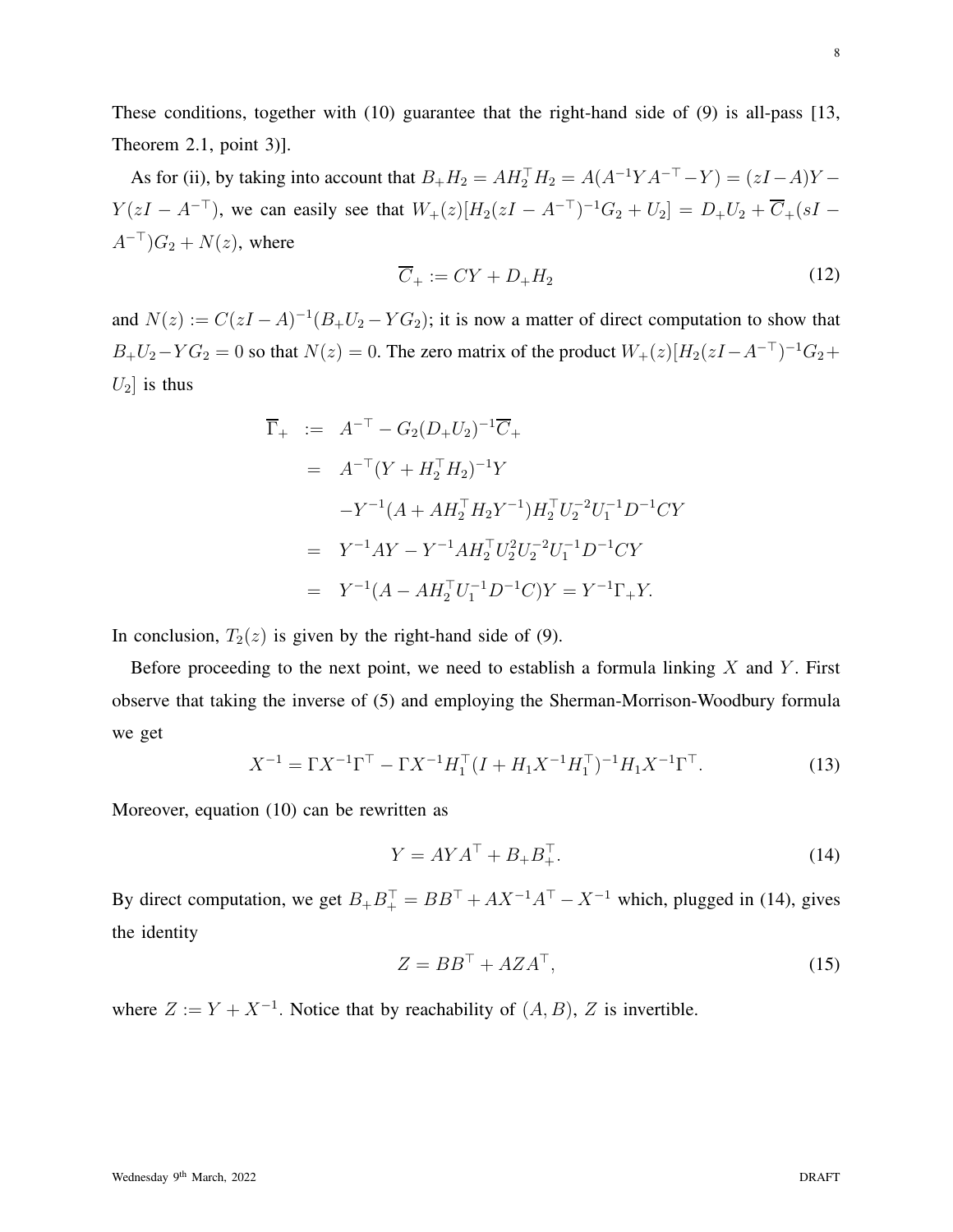3) It is now immediate to compute the following realization of  $T(z) = T_1(z)T_2(z)$ :  $T(z) =$  $\overline{\mathscr{C}}(zI - \overline{\mathscr{A}})^{-1}\overline{\mathscr{B}} + \mathscr{D}$ , where  $\overline{\mathscr{A}} :=$  $\sqrt{ }$  $\overline{\phantom{a}}$  $\Gamma$   $G_1H_2$  $0 \quad A^{-\perp}$ 1  $\Big\vert\,,\,\bar{\mathscr{B}}:=$  $\sqrt{ }$  $\overline{1}$  $G_1U_2$  $\, G_{2} \,$ T  $\Big\}, \overline{\mathscr{C}} := [H_1 \mid U_1 H_2], \text{ and}$  $\mathscr{D} := U_1U_2$ . By direct computation it is easy to see that

$$
-\Gamma X^{-1} + X^{-1} A^{-\top} + G_1 H_2 = 0 \tag{16}
$$

so that we can perform a change of basis in the state space of  $T(z)$  induced by the transformation  $\bar{T} =$  $\sqrt{ }$  $\overline{\phantom{a}}$  $I \quad -X^{-1}$  $0 \qquad I$ 1 in such a way that

$$
T(z) = \mathscr{C}(zI - \mathscr{A})^{-1}\mathscr{B} + \mathscr{D}
$$
\n(17)

with

$$
\mathscr{A} := \bar{T}^{-1} \bar{\mathscr{A}} \bar{T} = \begin{bmatrix} \Gamma & 0 \\ 0 & A^{-\top} \end{bmatrix},
$$
(18)

$$
\mathcal{B} := \overline{T}^{-1} \overline{\mathcal{B}} = \begin{bmatrix} G_1 U_2 + X^{-1} G_2 \\ G_2 \end{bmatrix},
$$
\n(19)

and

$$
\mathscr{C} := \bar{\mathscr{C}} \bar{T} = [H_1 | U_1 H_2 - H_1 X^{-1}] = [H_1 | B^{\top} A^{-\top}]. \tag{20}
$$

Thus, is apparent that  $(\mathscr{A}, \mathscr{C})$  is observable. By using a dual argument it is not difficult to see that  $(\mathscr{A}, \mathscr{B})$  is reachable so that (17) is a minimal realization.

Now define

$$
\mathscr{P}_0 := \left[ \begin{array}{cc} X^{-1} + X^{-1}Y^{-1}X^{-1} & X^{-1}Y^{-1} \\ Y^{-1}X^{-1} & Y^{-1} \end{array} \right] \tag{21}
$$

and observe that  $\mathcal{P}_0$  is invertible; in fact,

$$
\mathscr{P}_0^{-1} = \left[ \begin{array}{cc} X & -I \\ -I & Y + X^{-1} \end{array} \right] = \left[ \begin{array}{cc} X & -I \\ -I & Z \end{array} \right].\tag{22}
$$

By long but direct computations, we see that the following relations hold

$$
\begin{cases}\n\mathscr{A}\mathscr{P}_{0}\mathscr{A}^{\top} - \mathscr{P}_{0} = \mathscr{B}\mathscr{B}^{\top} \\
\mathscr{A}\mathscr{P}_{0}\mathscr{C}^{\top} = \mathscr{B}\mathscr{D}^{\top} \\
I + \mathscr{C}\mathscr{P}_{0}\mathscr{C}^{\top} = \mathscr{D}\mathscr{D}^{\top}\n\end{cases}
$$
\n(23)

Similarly, we get

$$
\mathscr{A}^{\top} \mathscr{P}_0^{-1} \mathscr{A} - \mathscr{P}_0^{-1} = \mathscr{C}^{\top} \mathscr{C}.
$$
 (24)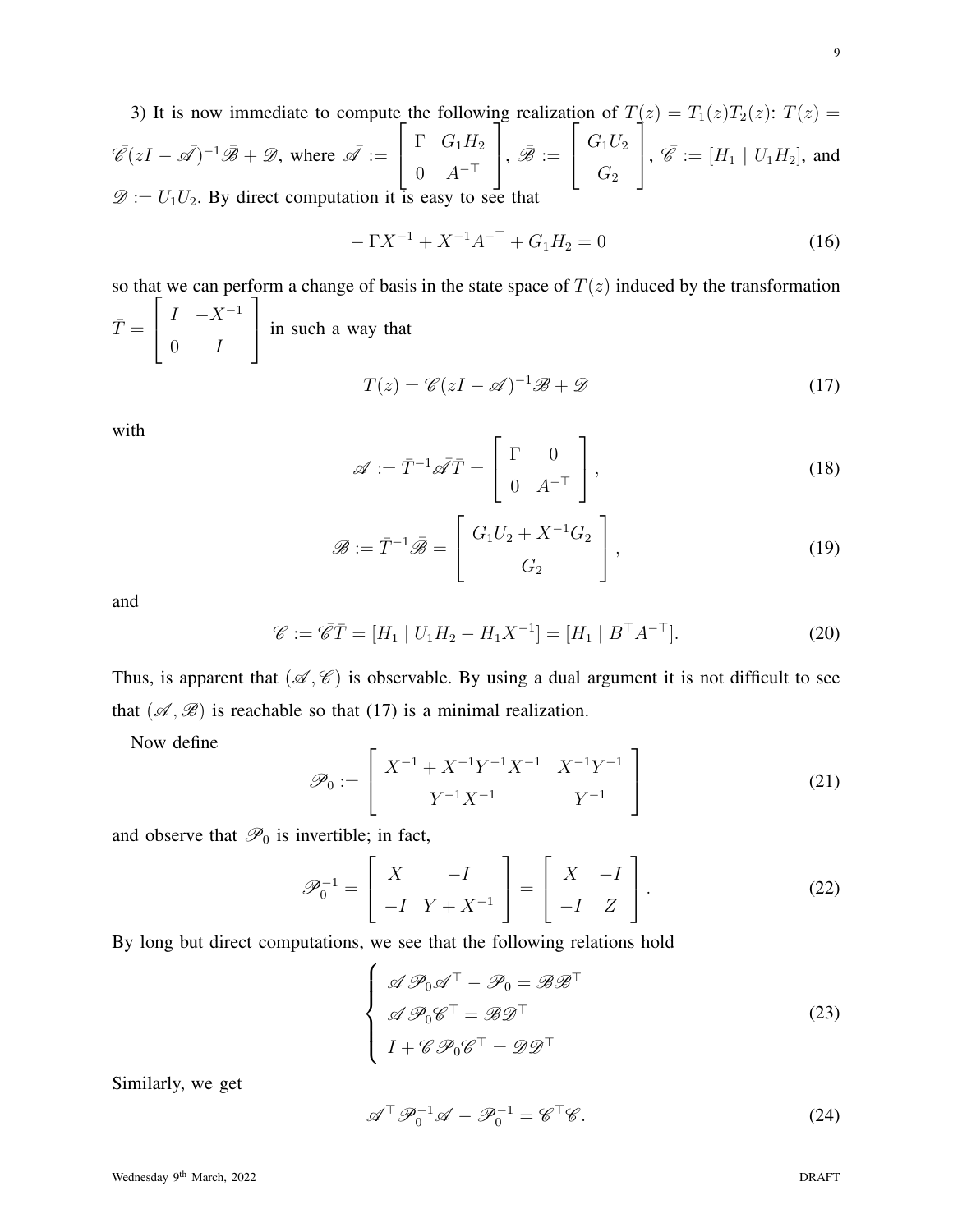10

4) We are now in position to apply a result established in [13, Corollary 4.1, Corollary 3.2, Remarks 3.1 and 3.2]. In fact, we have a minimal realization (17) of the all-pass function  $T(z)$ and an explicit expression of the unique solution  $\mathcal{P}_0$  of the corresponding linear matrix equation (23). By [13, Corollary 4.1, Corollary 3.2, Remarks 3.1 and 3.2],  $T_{\ell}(z)$  is a left all-pass divisor of  $T(z)$  if and only if it has the form

$$
T_{\ell}(z) = [\mathscr{C}(zI - \mathscr{A})^{-1}\mathscr{B}_{\mathscr{P}} + \mathscr{D}_{\mathscr{P}}]\mathscr{O}
$$
\n
$$
(25)
$$

where

$$
\mathcal{B}_{\varphi} := \mathcal{A} \mathcal{P} \mathcal{C}^{\top} (I + \mathcal{C} \mathcal{P} \mathcal{C}^{\top})^{-1/2}, \n\mathcal{D}_{\varphi} := (I + \mathcal{C} \mathcal{P} \mathcal{C}^{\top})^{1/2},
$$
\n(26)

 $\mathscr O$  is an arbitrary orthogonal matrix and  $\mathscr P$  is of the form

$$
\mathscr{P} = [\Pi \mathscr{P}_0^{-1} \Pi]^+ \tag{27}
$$

with  $\Pi$  (the parameter of the parametrization) varying among the orthogonal projectors on  $\mathscr A$ invariant subspaces. Notice that  $\mathscr A$  is block-diagonal and its blocks  $\Gamma$  and  $A^{-\top}$  have disjoint spectra:  $\sigma(\Gamma) \cap \sigma(A^{-\top}) = \emptyset$ . Hence the invariant subspaces of  $\mathscr A$  have the form im  $\sqrt{ }$  $\overline{1}$  $V_\gamma=0$  $0$   $V_a$ 1  $\overline{a}$ where  $\text{im}(V_{\gamma})$  is a Γ-invariant subspace and  $\text{im}(V_a)$  is a  $A^{-\top}$ -invariant subspace. Notice that the arbitrary orthogonal matrix  $\mathcal O$  does not influence the McMillan degree of product  $W_-(z)T_\ell(z)$ so that, without loss of generality, from now on we set  $\mathcal{O} = I$ .

Now, let  $V :=$  $\sqrt{ }$  $\overline{1}$  $V_\gamma=0$  $0$   $V_a$ 1 be a matrix whose columns are a basis for an arbitrary  $\mathscr A$ -invariant subspace. Let  $\tilde{T} := [V \mid \tilde{W}]$ , where  $\tilde{W}$  is such that  $\tilde{T}$  is invertible. A change of basis on  $\mathscr A$ induced by  $\tilde{T}$  elicit a block-triangular structure  $\tilde{T}^{-1}\mathscr{A}\tilde{T}$  =  $\sqrt{ }$  $\overline{1}$  $F_1$   $\tilde{F}_{12}$  $0$   $F_2$ 1 , where, in turn,  $F_1$  has the block-diagonal structure

$$
F_1 = \begin{bmatrix} \Gamma_1 & 0 \\ 0 & A_1^{-\top} \end{bmatrix}.
$$
 (28)

We partition now  $Q := (\tilde{T}^{-1} \mathscr{P}_0 \tilde{T}^{-\top})^{-1}$  conformably as  $\sqrt{ }$  $\overline{1}$  $Q_1$   $Q_{12}$  $Q_{12}^+$   $Q_2$ 1  $\Big|$ . As shown in [13, Lemma 4.1]  $Q_1$  is invertible so that we can set  $\overline{T} :=$  $\sqrt{ }$  $\overline{1}$  $I \qquad 0$  $-Q_{12}^{\top}Q_1^{-1}$  *I* 1 and we have  $\overline{T}Q\overline{T}^{\top} =$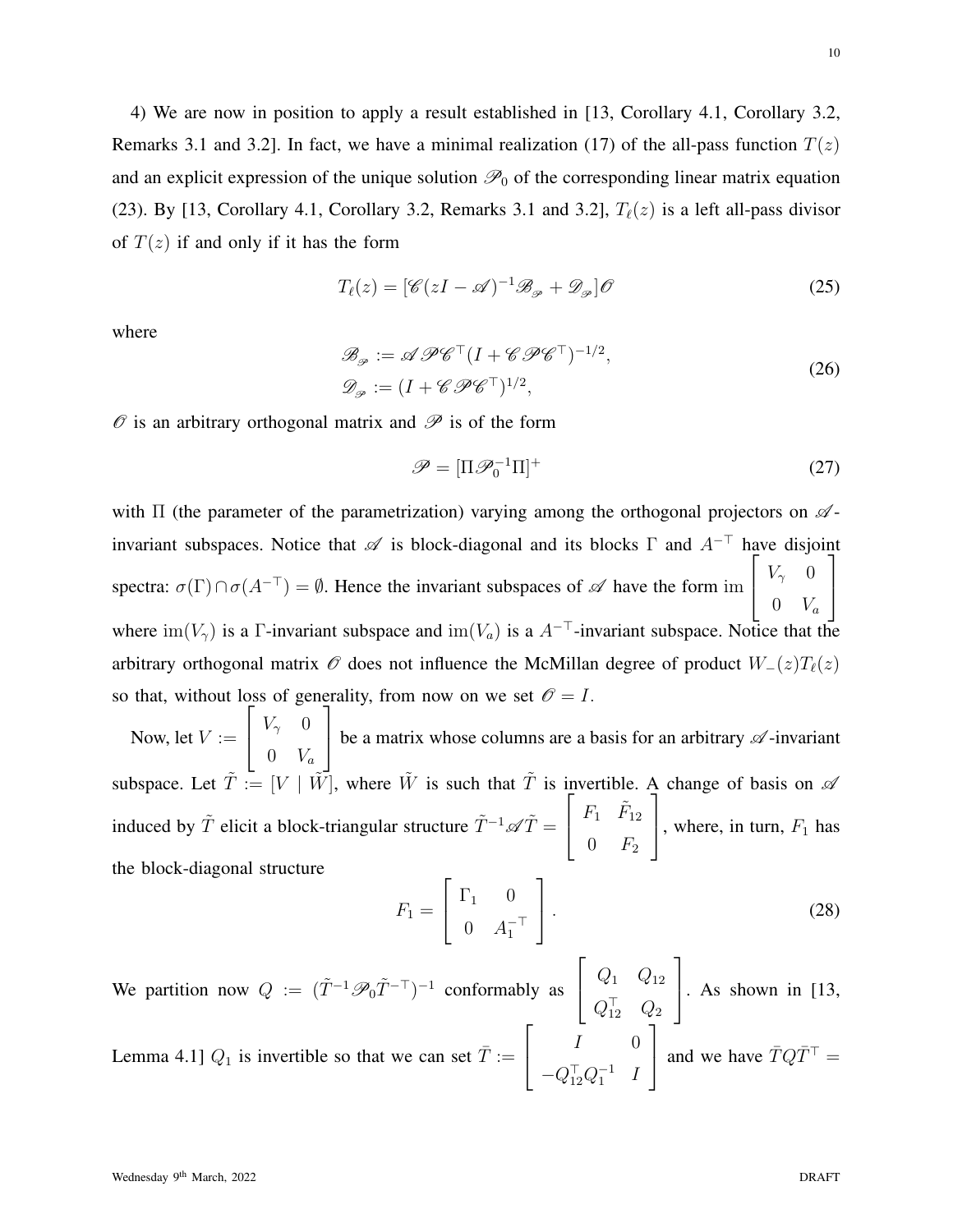$diag[Q_1, Q_2 - Q_{12}^{\top}Q_1^{-1}Q_{12}]$ . Therefore, by defining

$$
T := \tilde{T}\bar{T}^{\top} = [V \mid W] = \begin{bmatrix} V_{\gamma} & 0 & W_1 \\ 0 & V_a & W_2 \end{bmatrix},
$$
\n(29)

(where  $W$ , partitioned conformably with  $V$  in two blocks, is a new completion of  $V$  to an invertible matrix) we have that  $T^{-1}\mathcal{P}_0T^{-\top}$  has the following block diagonal structure:

$$
T^{-1}\mathscr{P}_0 T^{-\top} = \left[\begin{array}{cc} P_1 & 0\\ 0 & P_2 \end{array}\right].\tag{30}
$$

Moreover, the structure of  $T^{-1}\mathscr{A}T$  is easily seen to be

$$
T^{-1}\mathscr{A}T = \left[\begin{array}{cc} F_1 & F_{12} \\ 0 & F_2 \end{array}\right].\tag{31}
$$

Finally by using (27) and observing that in the new basis  $\Pi$  (the orthogonal projector on  $\text{im}(V)$ ) is given by  $\Pi =$  $\sqrt{ }$  $\overline{\phantom{a}}$  $I \quad 0$ 0 0 1 , we have  $\left[\begin{array}{cc} P_1 & 0 \end{array}\right]$ 

$$
T^{-1}\mathscr{P}T^{-\top} = \begin{bmatrix} 1 & 0 \\ 0 & 0 \end{bmatrix}.
$$
 (32)  
o compute the spectral factor  $W(z) := W_-(z)T_\ell(z)$  and show that its

5) we are now ready to McMillan degree is n. To this end, we first define  $n_{\gamma}$  and  $n_a$  to be the number of columns of  $V_\gamma$  and  $V_a$ , respectively. By direct computation, we see that  $B\mathscr{C} = [BH_1 \mid BB^\top A^{-\top}] =$  $[BD^{-1}C \mid ZA^{-\top} - AZ]$  or  $B\mathscr{C} = [(zI - \Gamma) - (zI - A) \mid (zI - A)Z - Z(zI - A^{-\top})]$ . Moreover,  $D\mathscr{C} = [C \mid DB^\top A^{-\top}]$ . It is now easy to see that  $W(z) := W_-(z)T_\ell(z) = D\mathscr{D}_{\mathscr{P}} + W_1(z) + W_2(z)$ where  $W_1(z) := (CZ + DB^{\top}A^{-\top})(zI - A^{-\top})^{-1}[0 | I] \mathscr{B}_{\mathscr{P}}$  and  $W_2(z) := C(zI - A)^{-1}([I | I])$  $-Z[\mathscr{B}_{\mathscr{P}}+B\mathscr{D}_{\mathscr{P}})$ . Thus,  $\delta_M(W(z)) = \delta_M(W_1(z)) + \delta_M(W_2(z))$ . To compute the McMillan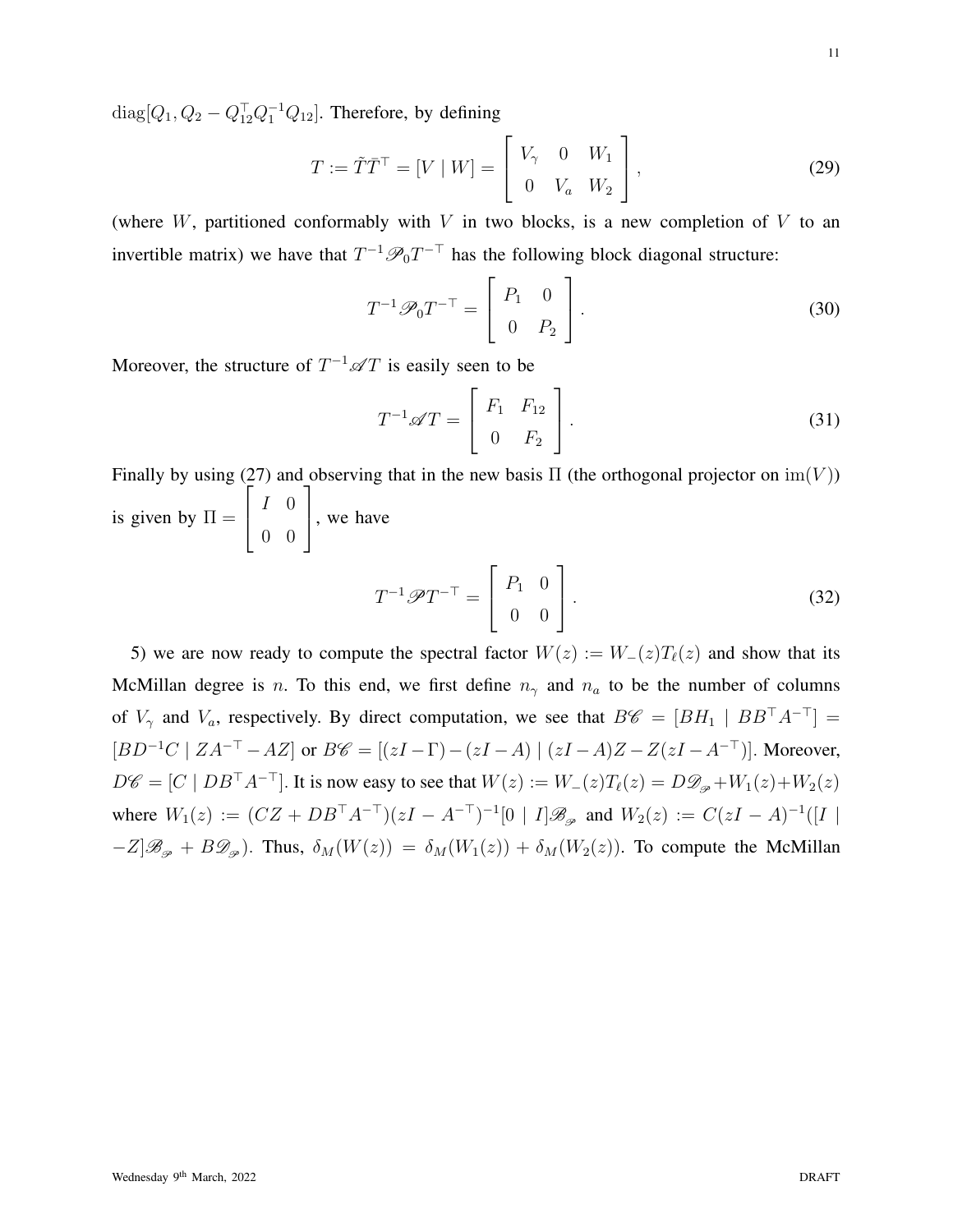degree  $\delta_M(W_1(z))$  of  $W_1(z)$ , consider the term

$$
M := [0 | I] \mathscr{B}_{\mathscr{P}}
$$
  
\n
$$
= [0 | I] \mathscr{A} \mathscr{P} \mathscr{C}^{\top} \mathscr{D}_{\mathscr{P}}^{-1}
$$
  
\n
$$
= [0 | V_a | W_2] T^{-1} \mathscr{A} T T^{-1} \mathscr{P} T^{\top} T^{-\top} \mathscr{C}^{\top} \mathscr{D}_{\mathscr{P}}^{-1}
$$
  
\n
$$
= [0 | V_a | W_2] \begin{bmatrix} F_1 & 0 \\ 0 & 0 \end{bmatrix} \begin{bmatrix} P_1 & 0 \\ 0 & 0 \end{bmatrix} T^{-\top} \mathscr{C}^{\top} \mathscr{D}_{\mathscr{P}}^{-1}
$$
  
\n
$$
= [0 | V_a A_1^{-\top} | 0] \begin{bmatrix} P_1 & 0 \\ 0 & 0 \end{bmatrix} T^{-\top} \mathscr{C}^{\top} \mathscr{D}_{\mathscr{P}}^{-1}
$$
  
\n
$$
= V_a A_1^{-\top} E_2,
$$

where  $E_2$  is the second block rows in the partition of  $\sqrt{ }$  $\overline{1}$  $P_1$  0 0 0 1  $T^{-\top} \mathscr{C}^\top \mathscr{D}_{\mathscr{P}}^{-1}$  in three block rows, consistently with the partition  $[0 | V_a A_1^{-1} | 0]$ . From (28), (29) and (31), it immediately follows that  $A^{-\top}V_a = V_a A_1^{-\top}$  so that  $(zI - A^{-\top})^{-1}V_a = V_a(zI - A_1^{-\top})^{-1}$ . Thus

$$
W_1(z) = (CZ + DB^{\top} A^{-\top}) V_a (zI - A_1^{-\top})^{-1} A_1^{-\top} E_2.
$$

Thus,  $\delta_M(W_1(z)) \leq n_a = \dim(A_1)$ .

To compute the McMillan degree of  $W_2(z)$ , we analyze the term  $N := [I \mid -Z]\mathscr{B}_{\mathscr{P}} + B\mathscr{D}_{\mathscr{P}}$ . It can be rewritten as

$$
N = [0 | -I] \mathscr{P}_0^{-1} \mathscr{A} \mathscr{P} \mathscr{C}^\top \mathscr{D}_{\mathscr{P}}^{-1} + B \mathscr{D}_{\mathscr{P}}
$$
  
= 
$$
[0 | -I] (\mathscr{A}^{-\top} \mathscr{P}_0^{-1} + \mathscr{A}^{-\top} \mathscr{C}^\top \mathscr{C}) \mathscr{P} \mathscr{C}^\top \mathscr{D}_{\mathscr{P}}^{-1} + B \mathscr{D}_{\mathscr{P}}
$$

where, for the last equality we exploited (24). By direct computation, we get  $[0 \mid -1] \mathscr{A}^{-\top} \mathscr{C}^{\top} =$  $-B$ , so that we easily obtain  $[0 \mid -I] \mathscr{A}^{-\top} \mathscr{C}^{\top} \mathscr{C} \mathscr{P} \mathscr{C}^{\top} \mathscr{D}_{\mathscr{P}}^{-1} + B \mathscr{D}_{\mathscr{P}} = -B(\mathscr{C} \mathscr{P} \mathscr{C}^{\top} \mathscr{D}_{\mathscr{P}}^{-1} - \mathscr{D}_{\mathscr{P}}) =$  $-B(\mathscr{C}\mathscr{P}\mathscr{C}^{\top} - \mathscr{D}_{\mathscr{P}}^2)\mathscr{D}_{\mathscr{P}}^{-1} = B\mathscr{D}_{\mathscr{P}}^{-1} = [0 | I] \mathscr{A}^{-\top} \mathscr{C}^{\top} \mathscr{D}_{\mathscr{P}}^{-1}$ . Therefore,

$$
N = [0 | I] \mathscr{A}^{-\top} (I - \mathscr{P}_0^{-1} \mathscr{P}) \mathscr{C}^{\top} \mathscr{D}_{\mathscr{P}}^{-1}.
$$

We now use the change of basis in (29) and observe that

$$
I - \mathscr{P}_0^{-1} \mathscr{P} = T^{-\top} T^{\top} - T^{-\top} T^{\top} \mathscr{P}_0^{-1} T T^{-1} \mathscr{P} T^{-\top} T^{\top}
$$

$$
= T^{-\top} \begin{bmatrix} 0 & 0 \\ 0 & I \end{bmatrix} T^{\top}.
$$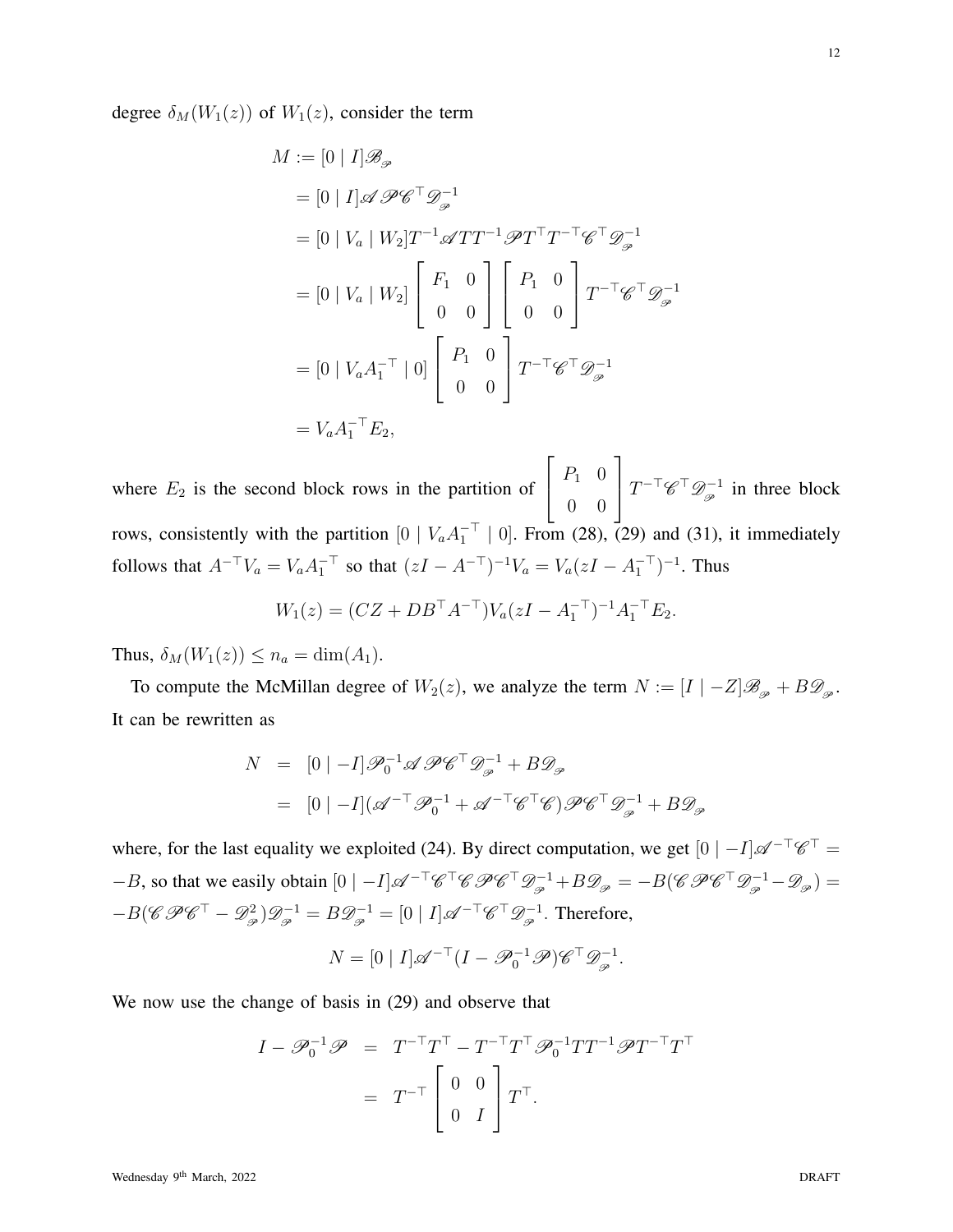Therefore

$$
N = [0 | I]T^{-T}T^{T} \mathscr{A}^{-T}T^{-T} \begin{bmatrix} 0 & 0 \\ 0 & I \end{bmatrix} T^{T} \mathscr{C}^{T} \mathscr{D}_{\mathscr{P}}^{-1}
$$
  
\n
$$
= [0 | I]T^{-T} \begin{bmatrix} F_{1}^{-T} & 0 \\ \star & F_{2}^{-T} \end{bmatrix} \begin{bmatrix} 0 & 0 \\ 0 & I \end{bmatrix} T^{T} \mathscr{C}^{T} \mathscr{D}_{\mathscr{P}}^{-1}
$$
  
\n
$$
= [0 | I]T^{-T} \begin{bmatrix} 0 & 0 \\ 0 & F_{2}^{-T} \end{bmatrix} T^{T} \mathscr{C}^{T} \mathscr{D}_{\mathscr{P}}^{-1}.
$$

Partition now  $T^{-\top}$  conformably with T as  $T^{-\top} =$  $\sqrt{ }$  $\overline{1}$  $K_{11}^{\perp}$   $K_{21}^{\perp}$   $K_{31}^{\perp}$  $K_{12}^{\perp}$   $K_{22}^{\perp}$   $K_{32}^{\perp}$ 1 so that

$$
N = \left[0 \mid K_{32}^{\top} F_2^{-\top} \right] T^{\top} \mathscr{C}^{\top} \mathscr{D}_{\mathscr{P}}^{-1} = K_{32}^{\top} F_2^{-\top} \left[ T^{\top} \mathscr{C}^{\top} \mathscr{D}_{\mathscr{P}}^{-1} \right]_2 \tag{33}
$$

where  $[T^\top \mathscr{C}^\top \mathscr{D}_{\mathscr{P}}^{-1}]_2$  denotes the second block rows of  $T^\top \mathscr{C}^\top \mathscr{D}_{\mathscr{P}}^{-1}$ . From (31) it immediately follows that  $AK_{32}^{\top} = K_{32}^{\top}F_2^{-\top}$  so that  $(zI - A)^{-1}K_{32}^{\top} = K_{32}^{\top}(zI - F_2^{-\top})^{-1}$ . Thus

$$
W_2(z) = C K_{32}^\top (zI - F_2^{-\top})^{-1} F_2^{-\top} [T^\top \mathscr{C}^\top \mathscr{D}_{\mathscr{P}}^{-1}]_2. \tag{34}
$$

Hence,  $\delta_M(W_2(z)) \leq 2n - n_a - n_\gamma = \dim(F_2)$ . To reduce this bound consider the observability matrix of realization (34):

$$
\begin{bmatrix}\nCK_{32}^{\top} \\
CK_{32}^{\top}F_{2}^{-\top} \\
CK_{32}^{\top}(F_{2}^{-\top})^{2} \\
\vdots\n\end{bmatrix} = \begin{bmatrix}\nC \\
CA \\
CA^{2} \\
\vdots\n\end{bmatrix} K_{32}^{\top} \tag{35}
$$

whose kernel (the un-observable subspace of the realization (34)) is the kernel of  $K_{32}^{\perp}$ . Hence

$$
\delta_M(W_2(z)) \le 2n - n_a - n_\gamma - \dim(\ker(K_{32}^\top)).
$$

To find  $\dim(\ker(K_{32}^{\top}))$ , notice that  $K_{32} \in \mathbb{R}^{(2n-n_a-n_{\gamma})\times n}$  and from  $T^{-1}T = I$  we immediately get  $K_{32}^{\top}V_a = 0$ . Let  $\tilde{V}_a \in \mathbb{R}^{n \times (n-n_a)}$  be a matrix whose columns complete the columns of  $V_a$ to a basis of  $\mathbb{R}^n$  so that  $[V_a | \tilde{V}_a] \in \mathbb{R}^{n \times n}$  is nonsingular. We have  $rank(K_{32}) = rank(K_{32}[V_a])$  $[\tilde{V}_a]$  = rank $([0 \mid K_{32} \tilde{V}_a])$  = rank $(K_{32} \tilde{V}_a) \leq n - n_a$  because  $K_{32} \tilde{V}_a \in \mathbb{R}^{(2n-n_a-n_\gamma)\times(n-n_a)}$ . By recalling that  $\ker(K_{32}^{\perp}) = [\text{im}(K_{32})]^{\perp}$ , we have  $\dim(\ker(K_{32}^{\perp})) = 2n - n_a - n_{\gamma} - \dim(\text{im}(K_{32})) =$  $2n-n_a-n_{\gamma}-\text{rank}(K_{32}) \geq n-n_{\gamma}$ . Thus,  $\delta_M(W_2(z)) \leq 2n-n_a-n_{\gamma}-\dim(\ker(K_{32}^{\perp})) \leq n-n_a$ .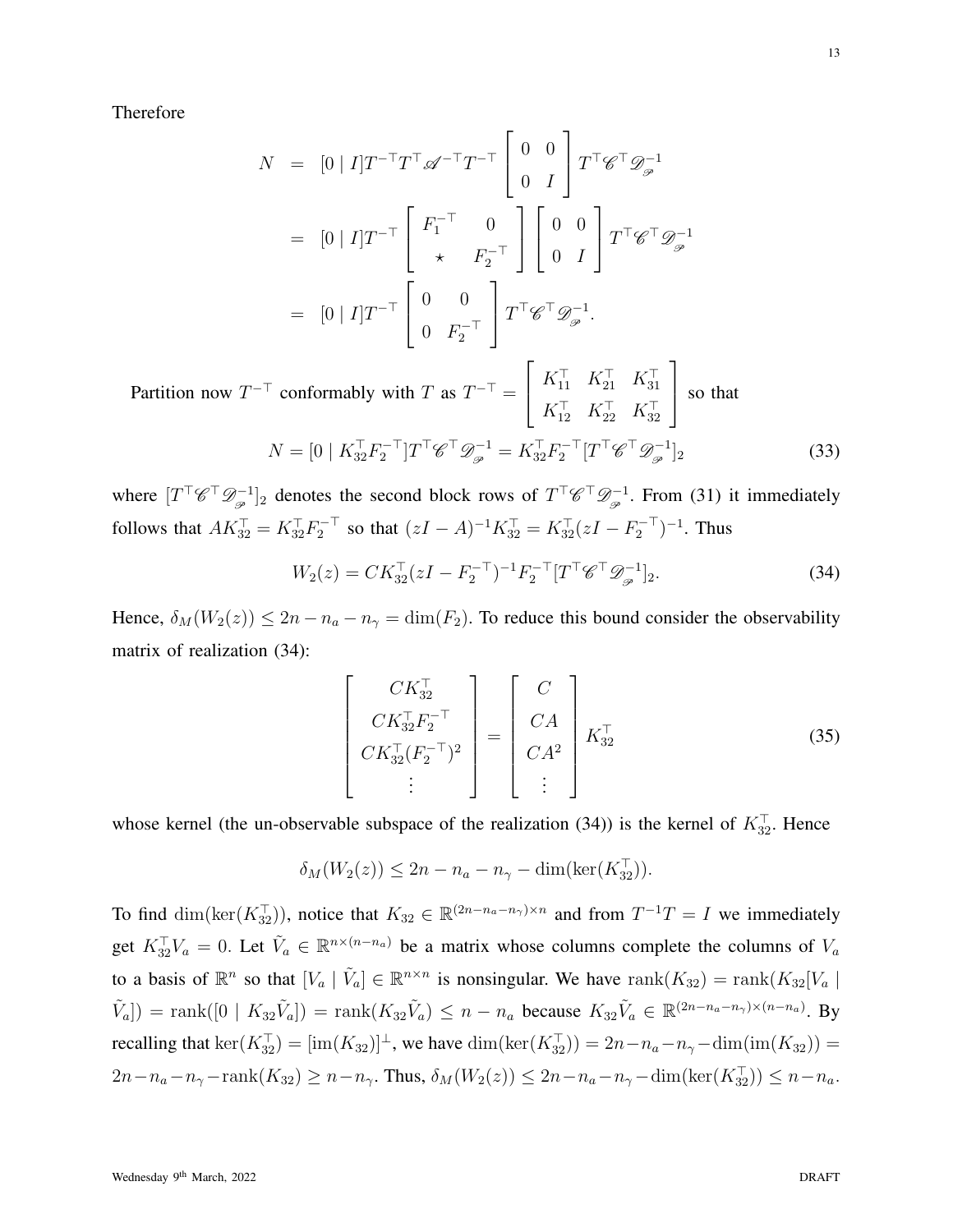In conclusion,  $\delta_M(W(z)) = \delta_M(W_1(z)) + \delta_M(W_2(z)) \leq n_a + n - n_a = n$ , and hence  $\delta_M(W(z)) = n$  since n is the minimal degree for a spectral factor of  $\Phi(z)$ .

We now show the opposite direction, namely that if  $W_0(z)$  is a minimal spectral factor of  $\Phi(z)$ then  $T_-(z) := [W_-(z)]^{-1}W_0(z)$  is a left all-pass divisor of the conjugate phase function  $T(z)$ . Clearly  $T_-(z)$  is all-pass and by defining the all-pass function  $T_+(z) := [W_0(z)]^{-1} \overline{W}_+(z)$ , we have  $T(z) = T_-(z)T_+(z)$  Therefore, we only need to show that  $\delta_M(T_-(z)) + \delta_M(T_+(z)) =$  $\delta_M(T(z))$ . Since we have already seen that (17) is a minimal realization of  $T(z)$ , so that  $\delta_M(T(z)) = 2n$ , we need to show that  $\delta_M(T_-(z)) + \delta_M(T_+(z)) = 2n$ . But the McMillan degree of the product of two rational function is no larger than the sum of the McMillan degrees of the two factors, thus we only need to show that

$$
\delta_M(T_-(z)) + \delta_M(T_+(z)) \le 2n. \tag{36}
$$

To this aim, let us consider a minimal realization

$$
W_0(z) = C_0 (zI - A_0)^{-1} B_0 + D_0
$$
\n(37)

and let  $\Gamma_0 := A_0 - B_0 D_0^{-1} C_0$  be the corresponding zero matrix. Notice that by the assumptions on  $\Phi(z)$ ,  $A_0$ ,  $\Gamma_0$  and  $D_0$  are invertible and none of the eigenvalues of  $A_0$  and  $\Gamma_0$  have unitary modulus. We consider two different basis in the state space of  $W_0(z)$ : one in which

$$
\Gamma_0 = \begin{bmatrix} \Gamma_u & 0 \\ 0 & \Gamma_s \end{bmatrix},
$$
\n(38)

and the other in which  $A_0 =$  $\sqrt{ }$  $\overline{\phantom{a}}$  $A_u$  0  $0 \quad A_s$ 1 , where all the eigenvalues of  $\Gamma_u$  and  $A_u$  have modulus larger than 1 and all the eigenvalues of  $\Gamma_s$  and  $A_s$  have modulus smaller than 1. Let  $\gamma_1$ ,  $\gamma_2 = n - \gamma_1$ ,  $a_1$  and  $a_2 = n - a_1$  be the dimensions of the matrices  $\Gamma_u$ ,  $\Gamma_s$ ,  $A_u$  and  $A_s$ , respectively. To conclude, we show that  $\delta_M(T_-(z)) \leq \gamma_1 + a_1$  and  $\delta_M(T_+(z)) \leq \gamma_2 + a_2$ .

Let us consider (37) and the basis in which (38) holds. Partition  $C_0$  conformably as  $C_0$  =  $[C_u | C_s]$ . Notice that observability of  $(A_0, C_0)$  implies observability of the pair  $(\Gamma_0, C_0)$  and, in turn, observability of the pair  $(\Gamma_u, C_u)$ . Thus, equation

$$
\Gamma_u^{\top} X_u \Gamma_u = X_u + C_u^{\top} D_0^{-1} D_0^{-1} C_u \tag{39}
$$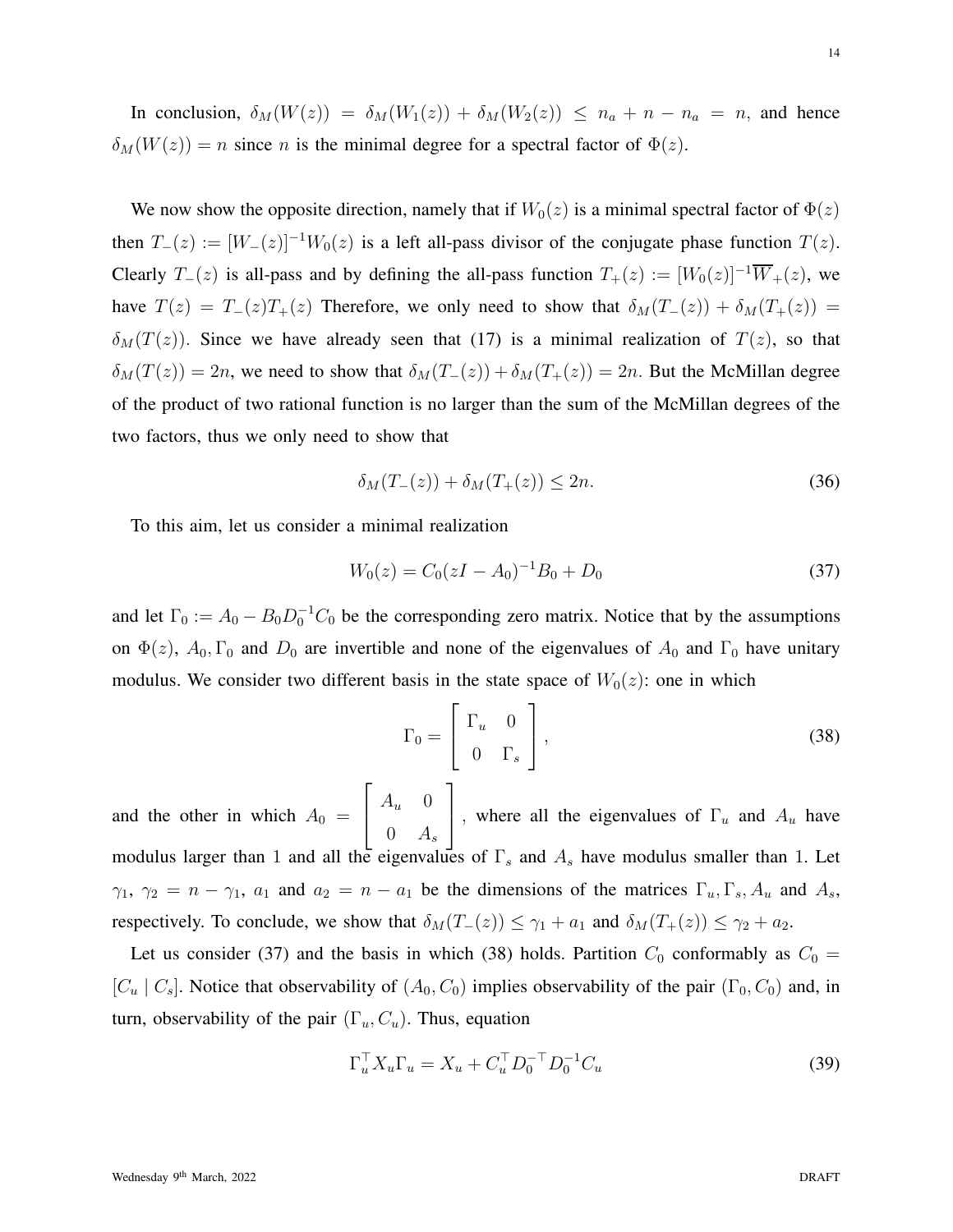admits a unique solution  $X_u$  that is positive definite and hence invertible. Hence,  $U_- := [I +$  $D_0^{-1}C_u X_u^{-1} C_u^{\top} D_0^{-\top}$ <sup>1/2</sup> is well defined and invertible. Let  $X_1 :=$  $\sqrt{ }$  $\overline{\phantom{a}}$  $X_u^{-1}$  0 0 0 1 | and consider the function

$$
T_{1-}(z) := D_0^{-1} C_0 (zI - \Gamma_0)^{-1} G_- + U_-
$$
\n
$$
\left[ \begin{array}{cc} \Gamma & Y^{-1} C^\top D^{-\top} U^{-1} \end{array} \right]
$$
\n(40)

where  $G_{-} := \Gamma_0 X_1 C_0^{\top} D_0^{-\top} U_{-}^{-1}$ . Notice that  $G_{-}$  can be rewritten as  $G_{-}$  =  $\sqrt{ }$  $\overline{1}$  $\Gamma_u X_u^{-1} C_u^{\top} D_0^{-\top} U_-^{-1}$  $\theta$  $\overline{1}$ so that  $T_{1-}(z)$  may also be realized as  $T_{1-}(z) := C_-(zI - \Gamma_u)^{-1}B_- + U_-$  where,  $C_- := D_0^{-1}C_u$ and  $B_- := \Gamma_u X_u^{-1} C_u^{\top} D_0^{-\top} U_-^{-1}$ . It is now easy to see that  $T_{1-}(z)$  is all-pass. In fact, by direct computation we see that  $C_-^{\perp}U_- = \Gamma_u^{\perp} X_u B_-$  and  $U_-^{\perp} U_- = I + B_-^{\perp} X_u B_-$  which together with (39) imply that  $T_{1-}(z)$  is all-pass [13, Theorem 2.1, point 3)]. In addition, since we have derived a realization whose state matrix is  $\Gamma_u$ , clearly  $\delta_M(T_1-(z)) \leq \gamma_1$ . Finally, since  $U_-\$  is invertible,  $T_1^{-1}(z)$  is also a proper all-pass function with McMillan degree  $\delta_M(T_1^{-1}(z)) = \delta_M(T_1^{-}(z)) \leq \gamma_1$ .

We now compute  $W_{0-}(z) := W_0(z)T_{1-}(z)$  which is a spectral factor of  $\Phi(z)$  because  $T_{1-}(z)$ is all-pass. By taking into account that  $B_0 D_0^{-1} C_0 = (zI - \Gamma_0) - (zI - A_0)$  a direct computation yields

$$
W_{0-}(z) = C_0 (zI - A_0)^{-1} B_{0-} + D_{0-}, \tag{41}
$$

where  $B_{0-} := B_0U_- + G_-$  and  $D_{0-} := D_0U_-$ . The zero matrix  $\Gamma_-$  of  $W_{0-}(z)$  is given by

$$
\begin{aligned}\n\Gamma_- &= A_0 - B_0 - D_0^{-1} C_0 = \Gamma_0 - G_- U_-^{-1} D_0^{-1} C_0 \\
&= \begin{bmatrix}\n\Gamma_u - \Gamma_u X_u^{-1} C_u^\top [D_0 D_0^\top + C_0 X_1 C_0^\top]^{-1} C_u & 0 \\
0 & \Gamma_s\n\end{bmatrix}\n\end{aligned}
$$

and, in view of (39),

$$
\Gamma_{-} = \left[ \begin{array}{cc} X_u^{-1} \Gamma_u^{-\top} X_u & 0 \\ 0 & \Gamma_s \end{array} \right].
$$

Thus all the zeros of  $W_{0-}(z)$  have modulus smaller than 1.

In conclusion, there exists a proper all-pass function  $T_{1-}(z)$  with  $\delta_M(T_{1-}^{-1}(z)) = \delta_M(T_{1-}(z)) \le$  $\gamma_1$ , such that  $W_{0-}(z) := W_0(z)T_{1-}(z)$  is a spectral factor of  $\Phi(z)$  having (i) the same state matrix of  $W_0(z)$  and (ii) all its zeros inside the unit disk.

Now we consider  $V_0(z) := W_{0-}^{-*}(z)$  which has a realization with state matrix similar to  $\Gamma_{-}^{-+}$ and zero matrix of the form

$$
\left[\begin{array}{cc} A_u^{-\top} & 0 \\ 0 & A_s^{-\top} \end{array}\right],
$$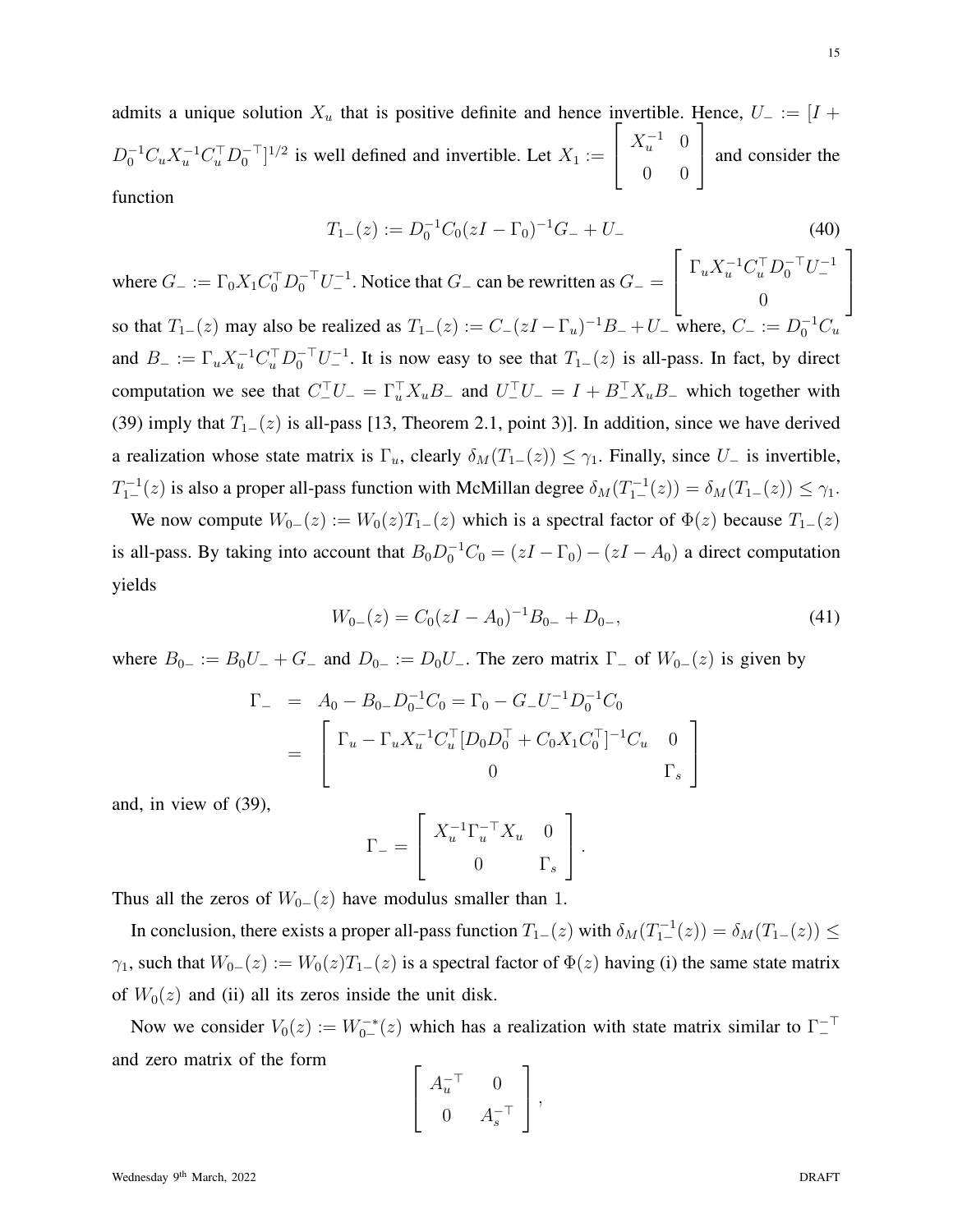where  $A_u$  has dimension  $a_1$  and all its eigenvalues have modulus larger than 1 and  $A_s$  has dimension  $n - a_1$  and all its eigenvalues have modulus smaller than 1. We can apply to  $V_0(z)$ the same procedure that led from  $W_0(z)$  to  $W_{0-}(z)$  and we conclude that there exists a proper all-pass function  $T_{2-}(z)$  with  $\delta_M(T_{2-}^{-1}(z)) = \delta_M(T_{2-}(z)) \le a_1$ , such that  $V_0(z)T_{2-}(z)$  has (i) the same state matrix of  $V_0(z)$  and (ii) all its zeros outside the unit disk. Hence,  $W_{0-}(z)T_{2-}(z)$  =  $[V_0(z)T_{2-}(z)]^{-*}$  is a spectral factor of  $\Phi(z)$  having both its poles and its zeros all inside the unit disk. Hence  $W_0(z)T_{1-}(z)T_{2-}(z) = W_{0-}(z)T_{2-}(z) = W_{-}(z)$  so that  $T_{-}(z) := W_{-}^{-1}(z)W_0(z) =$  $[T_1-(z)T_2-(z)]^{-1}$  which proves that  $\delta_M(T_-(z)) \leq \gamma_1 + a_1$ .

The same argument, this time referred to the lower blocks  $A_s$  and  $\Gamma_s$ , now yields  $\delta_M(T_+(z)) \leq$  $\gamma_2 + a_2 = 2n - (\gamma_1 + a_1)$  and hence (36).

*Part III.* In the last part of the proof, we will show that the result proved in Part II can be extended to the case of general spectral densities. First, by virtue of Part I, we can suppose that  $\Phi(z)$  is biproper, i.e. it has no pole/zero at infinity.

In the remaining part of the proof, we will show that:

- 1)  $W(z) \in \mathbb{R}(z)^{m \times r}$  is a minimal spectral factor of  $\Phi(z)$  if and only if it can be written as  $W(z) = W_o(z)V(z)$  where  $W_o(z)$  is an  $n \times r$  fixed factor that is biproper with zeros/poles in the unit circle and, possibly, in  $z = 0$ , and  $V(z)$  varies among the  $r \times r$  biproper minimal spectral factors of a given coercive  $r \times r$  spectral density  $\Psi(z)$ .
- 2) By letting  $V_-(z)$  denote the minimum phase stable spectral factor of  $\Psi(z)$ , any biproper minimal spectral factor of  $\Psi(z)$  can be written as  $V(z) = V_-(z)T_\ell(z)$  with  $T_\ell(z)$  being a left all pass divisor of  $T(z) = W_-^{-L}(z)\overline{W}(z)_+.$

With reference to point 1), we first notice that the spectral density  $\Phi(z)$  can be written as  $\Phi(z) = F(z)D(z)C(z)$  where  $F(z) \in \mathbb{R}[z]^{n \times r}$  and  $C(z) \in \mathbb{R}[z]^{r \times n}$  are unimodular matrices and  $D(z) \in \mathbb{R}(z)^{r \times r}$  is the Smith–McMillan canonical form of  $\Phi(z)$  [18]. The minimum-phase spectral factor of  $\Phi(z)$  has the form (up to post-multiplication by constant orthogonal matrices) (see [4])  $W_-(z) = F(z)\Theta(z)\Lambda_-(z)P_-(z)$ , where  $\Theta(z) \in \mathbb{R}(z)^{r \times r}$  is diagonal and has finite poles/zeros on the unit circle,  $\Lambda_-(z) \in \mathbb{R}(z)^{r \times r}$  is diagonal and has all the finite (strictly) stable poles/zeros of  $\Phi(z)$  in its diagonal, and  $P_-(z) \in \mathbb{R}[z, z^{-1}]^{r \times r}$  is a suitable unimodular matrix. Consider the product  $F(z)\Theta(z)$  which has poles/zeros in the unit circle and in  $z = \infty$ . This product can be factorized as

$$
F(z)\Theta(z) = G_{-}(z)\Delta(z)G_{+}(z),
$$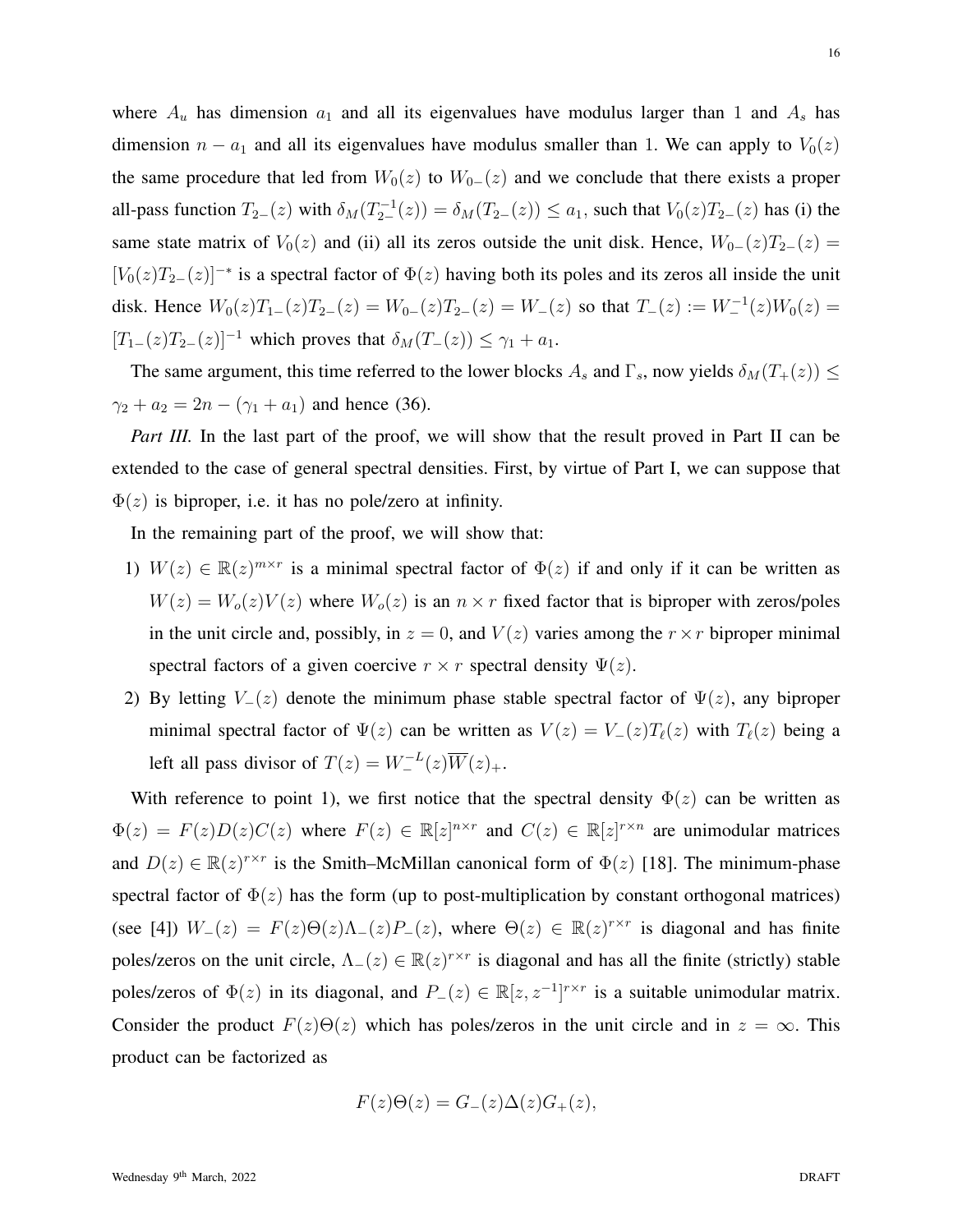where  $G_-(z) \in \mathbb{R}(z)^{n \times r}$  is biproper and of full column normal rank,  $\Delta(z) \in \mathbb{R}(z)^{r \times r}$  is diagonal with monomials of the form  $z^{\kappa_i}$ ,  $\kappa_i \in \mathbb{Z}$ , in its diagonal, and  $G_+(z) \in \mathbb{R}[z, z^{-1}]^{r \times r}$  is unimodular. The previous factorization is known as a left Wiener–Hopf factorization at infinity [17]. Notice that  $G_-(z)$  must have poles/zeros in the unit circle or in  $z = 0$  only. This follows from the fact that (i)  $\Delta(z)G_+(z)$  can have poles/zeros in  $z = 0$  and in  $z = \infty$  only, and (ii) the product  $G_{-}(z)\Delta(z)G_{+}(z) = F(z)\Theta(z)$  has poles/zeros in the unit circle and in  $z = \infty$ . We define  $W_o(z) := G_-(z)$ ,  $\tilde{V}(z) := \Delta(z)G_+(z)\Lambda_-(z)P_-(z)$ , and  $\Psi(z) := \tilde{V}(z)\tilde{V}^*(z)$ . Notice that  $\Psi(z)$ has no zeros/poles in the unit circle and it has full normal rank, that is, it is coercive. Let  $\{\beta_i\}_{i=1}^q$  $\frac{i=1}{i}$ denote the poles in the unit circle of  $\Phi(z)$  and  $\{\alpha_i\}_{i=1}^p$  denote the remaining poles of  $\Phi(z)$ . Note that, by construction, it holds

$$
\delta(\Phi; \alpha_i) = \delta(\Psi; \alpha_i), \quad i = 1, \dots, p,
$$
\n<sup>(42)</sup>

$$
\delta(W_o; \beta_i) = \frac{1}{2}\delta(\Phi; \beta_i), \quad i = 1, \dots, q. \tag{43}
$$

Observe also that, besides the poles  $\{\alpha_i\}_{i=1}^p$ ,  $\Psi(z)$  can possess additional poles only in  $z = 0$ and  $z = \infty$ .

Now, let  $V(z)$  be any biproper minimal spectral factor of  $\Psi(z)$ , and consider

$$
W(z) := W_o(z)V(z).
$$

Since  $V(z)$  is taken to be minimal and biproper then, all its non-zero poles are in  $\{\alpha_i\}_{i=1}^p$  and they satisfy  $\sum_{i=1}^p \delta(V; \alpha_i) = \frac{1}{2} \sum_{i=1}^p \delta(\Psi; \alpha_i)$  [3, Sec. 9.1]. Now, notice that  $W(z)$  is a spectral factor of  $\Phi(z)$  that is again biproper, since  $W_o(z)$  and  $V(z)$  are so. Moreover  $W(z)$  has no pole/zero in  $z = 0$ . This follows from the fact that (i)  $\Phi(z)$  is biproper by assumption, and (ii)  $W^*(z)$  has no pole/zero in  $z = 0$ . In view of the previous observations and of (42),

$$
\delta_M(W) = \sum_{i=1}^p \delta(V; \alpha_i) + \sum_{i=1}^q \delta(W_o; \beta_i)
$$
  
=  $\frac{1}{2} \sum_{i=1}^p \delta(\Psi; \alpha_i) + \frac{1}{2} \sum_{i=1}^q \delta(\Phi; \beta_i)$   
=  $\frac{1}{2} \sum_{i=1}^p \delta(\Phi; \alpha_i) + \frac{1}{2} \sum_{i=1}^q \delta(\Phi; \beta_i) = \frac{\delta_M(\Phi)}{2},$ 

i.e.,  $W(z)$  is a minimal spectral factor of  $\Phi(z)$ .

Conversely, let  $W(z)$  be any minimal spectral factor of  $\Phi(z)$  and let  $V_-(z)$  be the stable minimum-phase spectral factor of  $\Psi(z)$ . As shown before,  $W_o(z)V_-(z)$  is a minimal spectral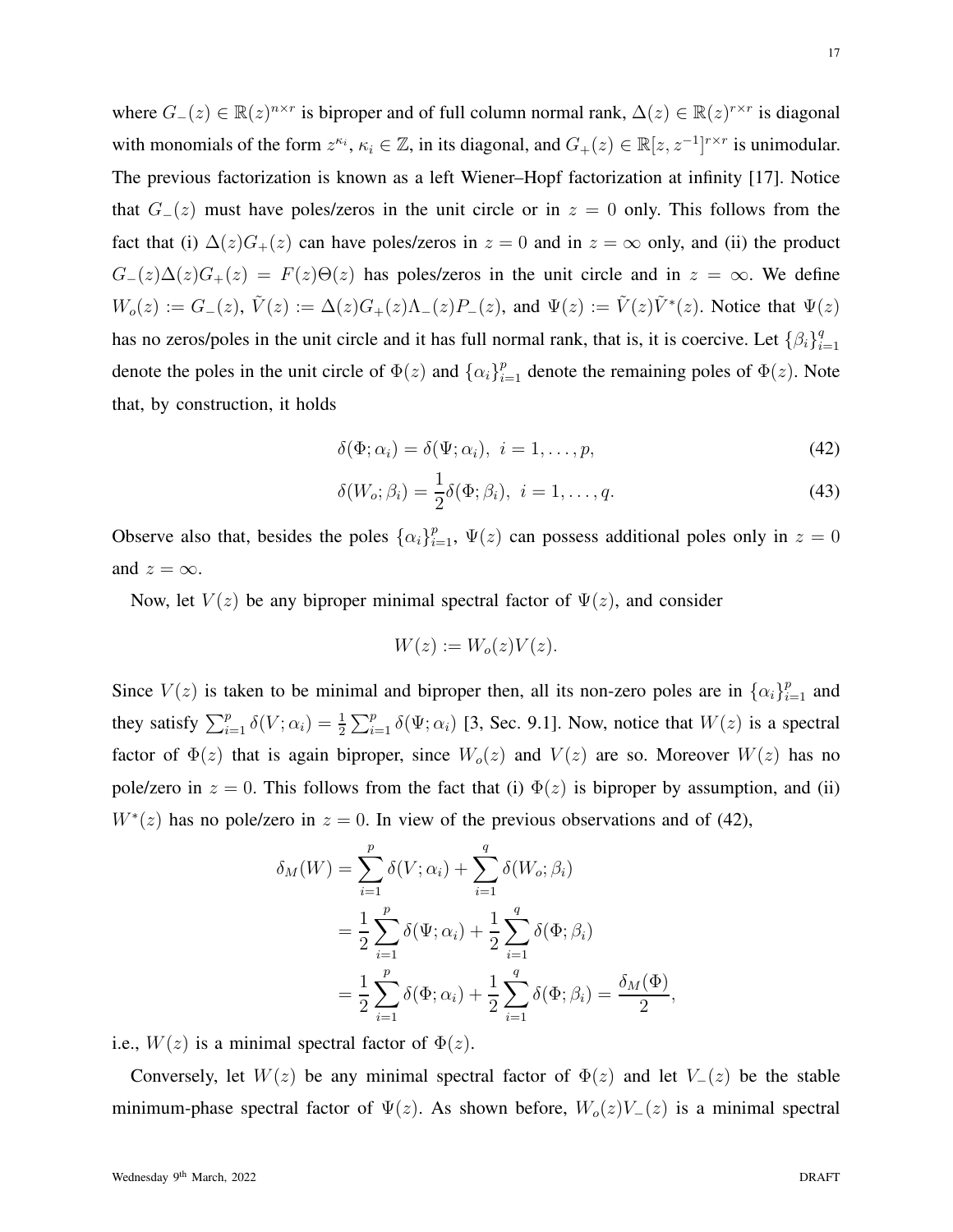factor of  $\Phi(z)$ , which in this case coincides with the stable minimum-phase one, that is  $W_-(z)$  =  $W_o(z)V_-(z)$ . It holds

$$
W(z) = W_{-}(z)U(z) = W_o(z)V_{-}(z)U(z),
$$

for a suitable all pass matrix  $U(z) \in \mathbb{R}(z)^{r \times r}$ . Now observe that:

- (i) W has poles only in  $\{\alpha_i\}_{i=1}^p \cup \{\beta_i\}_{i=1}^q$  since it is minimal,
- (ii) U cannot have poles/zeros in the unit circle since  $U(e^{j\vartheta})U^*(e^{j\theta}) = I_r$  for every  $\theta \in [0, 2\pi)$ ,
- (iii)  $W_o$  has poles/zeros in the unit circle and in  $z = 0$  only.

These three facts together imply that the non-zero poles of  $V_-(z)U(z)$  belong to  $\{\alpha_i\}_{i=1}^p$  and they satisfy  $\delta(W; \alpha_i) = \delta(V_- U; \alpha_i)$ ,  $i = 1, \dots, p$ . Moreover, we have that

$$
\sum_{i=1}^{p} \delta(V_{-}U; \alpha_{i}) = \sum_{i=1}^{p} \delta(W; \alpha_{i}) = \frac{1}{2} \sum_{i=1}^{p} \delta(\Phi; \alpha_{i}) \stackrel{(42)}{=} \frac{1}{2} \sum_{i=1}^{p} \delta(\Psi; \alpha_{i}).
$$
 (44)

Finally, we notice that  $U(z)$  cannot have poles/zeros in  $z = 0$  and  $z = \infty$  (i.e.  $U(z)$  must be biproper), otherwise  $W(z) = W_-(z)U(z)$  would have a pole in  $z = 0$  or  $z = \infty$  and consequently, in view of the biproperness of  $\Phi(z)$ , it would not be minimal. This implies that  $\delta(V_-U; 0) = \delta(\Psi; 0)$ . The latter observation together with (44) yields

$$
\delta_M(V_-U) = \sum_{i=1}^p \delta(V_-U; \alpha_i) + \delta(V_-U; 0)
$$
  
=  $\frac{1}{2} \sum_{i=1}^p \delta(\Psi; \alpha_i) + \delta(\Psi; 0) = \frac{1}{2} \delta_M(\Psi),$ 

i.e. the product  $V_-(z)U(z)$  is a biproper minimal spectral factor of  $\Psi(z)$ .

We now address point 2) We first notice that

$$
T(z) = W_{-}^{-L}(z)\overline{W}_{+}(z) = V_{-}^{-1}(z)W_{o}^{-L}(z)W_{o}(z)\overline{V}_{+,0}(z)
$$
  
=  $V_{-}^{-1}(z)\overline{V}_{+,0}(z),$  (45)

where  $\overline{V}_{+,0}(z)$  denotes the minimal biproper spectral factor of  $\Psi(z)$  having unstable poles/zeros with the only exception for those in  $z = 0$ . Since  $\Psi(z)$  is coercive, we can apply Theorem 1 and conclude that any minimal spectral factor  $V_{\ell}(z)$  of  $\Psi(z)$  (and in particular the biproper ones) can be written in the form

$$
V_{\ell}(z)=V_{-}(z)T_{\ell}(z),
$$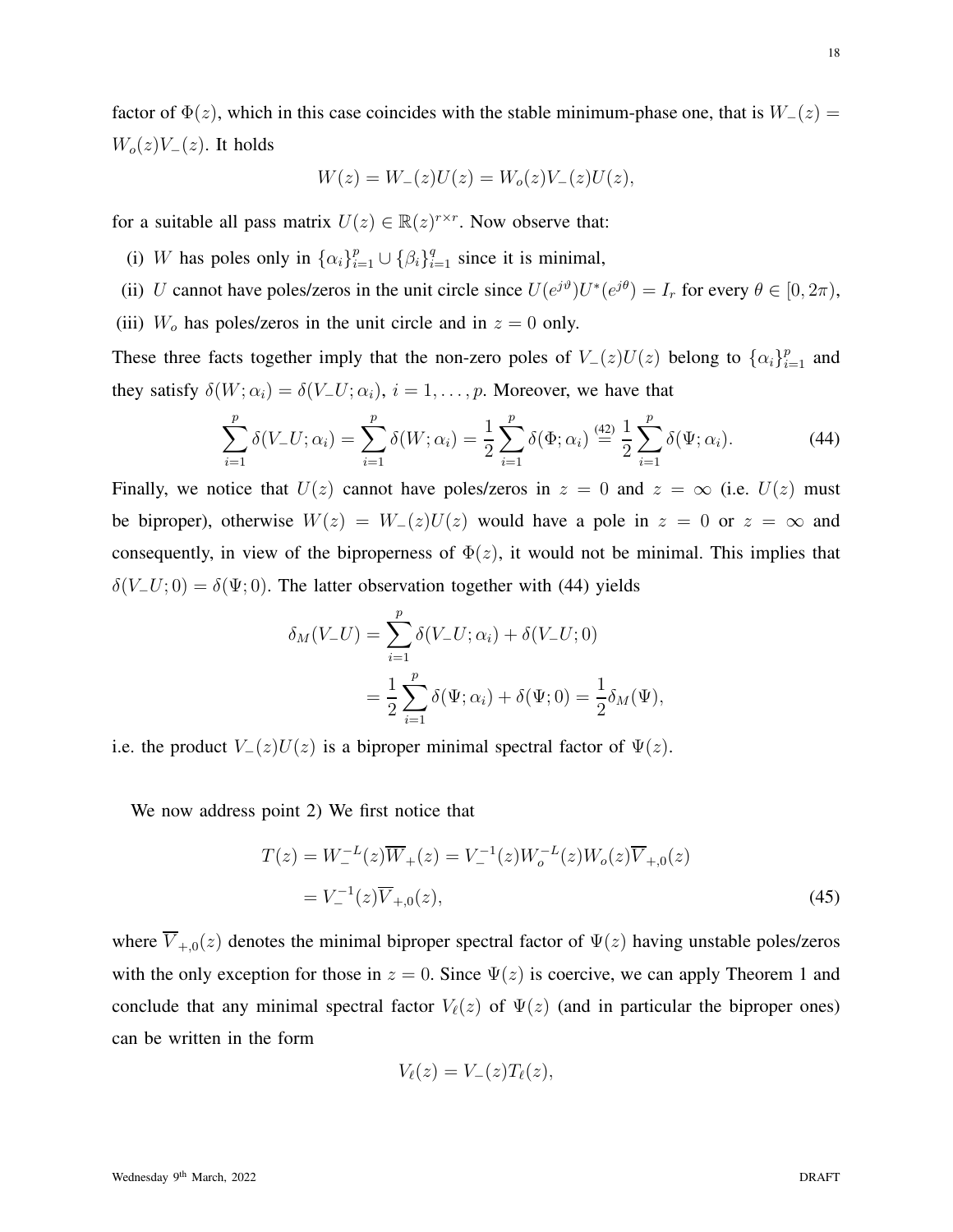with  $T_{\ell}(z)$  being a left all pass divisor of  $\overline{T}(z) := V_{-}^{-1}(z)\overline{V}_{+}(z)$ , i.e.  $\overline{T}(z) = T_{\ell}(z)T_{\ell,r}(z)$  with  $\delta_M(\overline{T}) = \delta_M(T_\ell) + \delta_M(T_{\ell,r})$ , where in this case  $\overline{V}_+(z)$  denotes the unstable maximum-phase spectral factor of  $\Psi(z)$ . In particular, when applied to  $\overline{V}_{+,0}(z)$  the latter result reads as

$$
\overline{V}_{+,0}(z) = V_{-}(z)T(z),
$$

where  $T(z)$ , as defined in (45), must be a left all pass divisor of  $\overline{T}(z)$ , i.e.  $\overline{T}(z) = T(z)T_r(z)$  with  $\delta_M(\overline{T}) = \delta_M(T) + \delta_M(T_r)$ . We claim that  $T_r(z)$  can have poles/zeros in  $z = 0$  and  $z = \infty$  only. To prove this fact, we decompose  $\Psi(z)$  in its Smith–McMillan form  $\Psi(z) = \tilde{F}(z)\tilde{D}(z)\tilde{C}(z)$ , where  $\tilde{F}(z)$  and  $\tilde{C}(z)$  are  $r \times r$  unimodular matrices and  $\tilde{D}(z)$  is the Smith–McMillan canonical form of  $\Psi(z)$ . In [4] it is shown that (up to post-multiplication by orthogonal matrices)  $\overline{V}_{+,0}(z)$  and  $\overline{V}_+(z)$  have the form  $\overline{V}_{+,0}(z) = \tilde{F}(z)\overline{\Lambda}_{+,0}(z)P_{+,0}(z), \overline{V}_+(z) = \tilde{F}(z)\overline{\Lambda}_{+}(z)P_{+}(z)$ , where  $\overline{\Lambda}_{+,0}(z)$ and  $\bar{\Lambda}_+(z)$  are the diagonal parts of  $\tilde{D}(z)$  containing the zeros/poles in  $\{z \in \mathbb{C} : |z| > 1 \cup z = 0\}$ and in  $\{z \in \mathbb{C} : |z| > 1\}$ , respectively, and  $P_+(z)$  and  $P_{+,0}(z)$  are unimodular matrices. In the light of this fact, we have that

$$
T_r(z) = \overline{V}_+^{-1}(z)\overline{V}_{+,0}(z) = P_+(z)^{-1}\overline{\Lambda}_+^{-1}(z)\overline{\Lambda}_{+,0}(z)P_{+,0}(z),
$$

is a matrix whose poles are in  $z = 0$  or  $z = \infty$  only.

Now, for every biproper minimal spectral factor  $V_{\ell}(z)$  of  $\Psi(z)$ , we have

$$
V_{\ell}(z) = V_{-}(z)T_{\ell}(z), \ T(z) = T_{\ell}(z)T_{r,0,\ell}(z),
$$

where  $T_{r,0,\ell}(z) := T_{\ell,r}(z)T_r^{-1}(z)$ . Since  $T_{\ell}(z)$  and  $T(z)$  have no pole/zero in  $z = 0$  and  $z = \infty$ , it follows that  $T_{r,0,\ell}(z)$  must be biproper, so that all the zeros/poles in  $z = 0$  and  $z = \infty$  must cancel out in the product  $T_{\ell,r}(z)T_r^{-1}(z)$ . Let  $\{\gamma\}_{i=1}^t$  be the poles of  $\overline{T}(z)$  different from 0 and  $\infty$ . In view of the minimality of the factorization  $\overline{T}(z) = T_{\ell}(z)T_{\ell,r}(z)$ , we have  $\delta(\overline{T}; \gamma_i) =$  $\delta(T_\ell; \gamma_i) + \delta(T_{\ell,r}; \gamma_i), i = 1, \ldots, t$ , [3, Sec. 9.1]. Since  $T_r^{-1}(z)$  has poles only in  $z = 0$  and in  $z = \infty$  and  $T(z)$ ,  $T_{r,0,\ell}(z)$  are biproper, it follows that (i)  $T(z) = \overline{T}(z)T_r^{-1}(z)$  has the same poles (and polar degrees) of  $\overline{T}(z)$  except for those in 0 and  $\infty$ , and (ii)  $T_{r,0,\ell}(z) := T_{\ell,r}(z)T_r^{-1}(z)$ has the same poles (and polar degrees) of  $T_{\ell,r}(z)$  except for those in 0 and  $\infty$ . This implies

$$
\delta_M(T) = \sum_{i=1}^t \delta(\overline{T}; \gamma_i) = \sum_{i=1}^t \delta(T_\ell; \gamma_i) + \delta(T_{\ell,r}; \gamma_i)
$$
  
= 
$$
\sum_{i=1}^t \delta(T_\ell; \gamma_i) + \delta(T_{\ell,r,0}; \gamma_i) = \delta_M(T_\ell) + \delta_M(T_{\ell,r,0}).
$$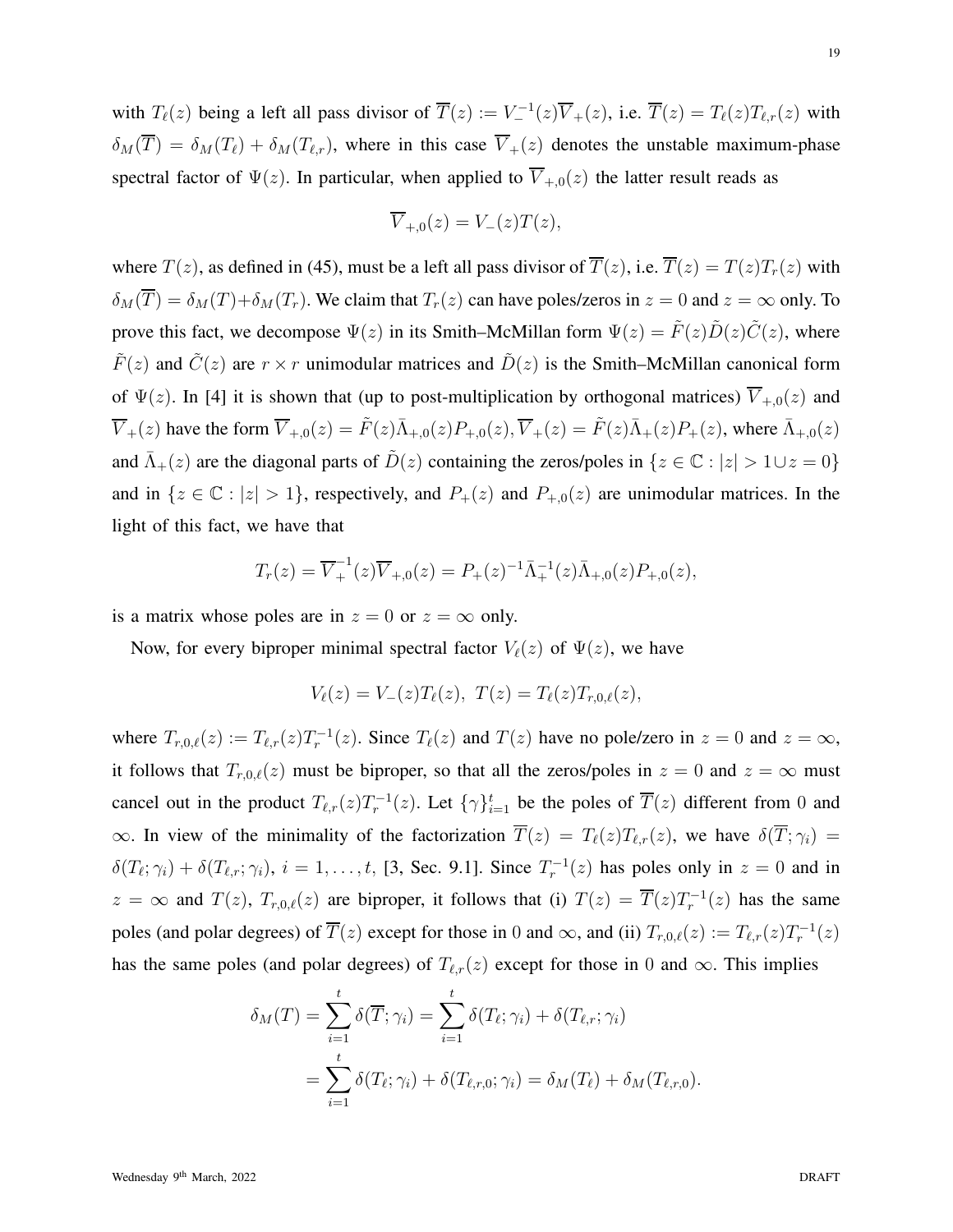Therefore any minimal biproper spectral factor of  $\Psi(z)$  can be written as  $V_{\ell}(z) = V_{-}(z)T_{\ell}(z)$ with  $T_{\ell}(z)$  being a left all pass divisor of  $T(z)$ . Eventually, by virtue of the one-to-one relation between the biproper minimal spectral factors of  $\Psi(z)$  and the minimal spectral factors of  $\Phi(z)$ the latter result applies to the minimal spectral factors of  $\Phi(z)$  as well.  $\Box$ 

# IV. A NUMERICAL EXAMPLE

In this section, we apply our main result to a concrete example arising from stochastic realization theory. To this end, consider a zero-mean purely nondeterministic second-order stationary process  $\{y(t)\}\$  whose spectral density is

$$
\Phi(z) = \frac{1}{z^2 - \frac{5}{2}z + 1} \begin{bmatrix} 3z^2 + \frac{17}{8}z + 3 & 0\\ 0 & \frac{2}{3}z^2 - \frac{20}{9}z + \frac{2}{3} \end{bmatrix}.
$$

We want to compute *all* the minimum "complexity" (i.e., with minimal McMillan degree) dynamical models for the process y. One possible model is the following *minimum phase* model that can be computed by standard procedures:

$$
\begin{cases} x(t+1) = Ax(t) + Bu(t), \\ y(t) = Cx(t) + Du(t), \end{cases}
$$

where

$$
A = \frac{1}{2}I_2, \ B = I_2, \ C = \begin{bmatrix} 1/4 & 0 \\ 0 & 1/6 \end{bmatrix}, \ D = I_2,
$$

and with  $\{u(t)\}\$ being a white noise process. This is, however, just one possible choice: to obtain all the models of minimum complexity we can apply our result as follows.

Building on the second part of the proof of Theorem 1, we compute the conjugate phase function  $T(z)$  that admits the following minimal state space realization

$$
T(z) = \mathscr{C}(zI_4 - \mathscr{A})^{-1}\mathscr{B} + \mathscr{D}.
$$

where

$$
\mathscr{A} = \begin{bmatrix} 1/4 & 0 & 0 & 0 \\ 0 & 1/3 & 0 & 0 \\ 0 & 0 & 2 & 0 \\ 0 & 0 & 0 & 2 \end{bmatrix}, \ \mathscr{B} = \begin{bmatrix} -15/14 & 0 \\ 0 & -16/15 \\ -3/7 & 0 \\ 0 & -3/10 \end{bmatrix},
$$

$$
\mathscr{C} = \begin{bmatrix} 1/4 & 0 & 2 & 0 \\ 0 & 1/6 & 0 & 2 \end{bmatrix}, \ \mathscr{D} = \begin{bmatrix} 1/2 & 0 \\ 0 & 2/3 \end{bmatrix}.
$$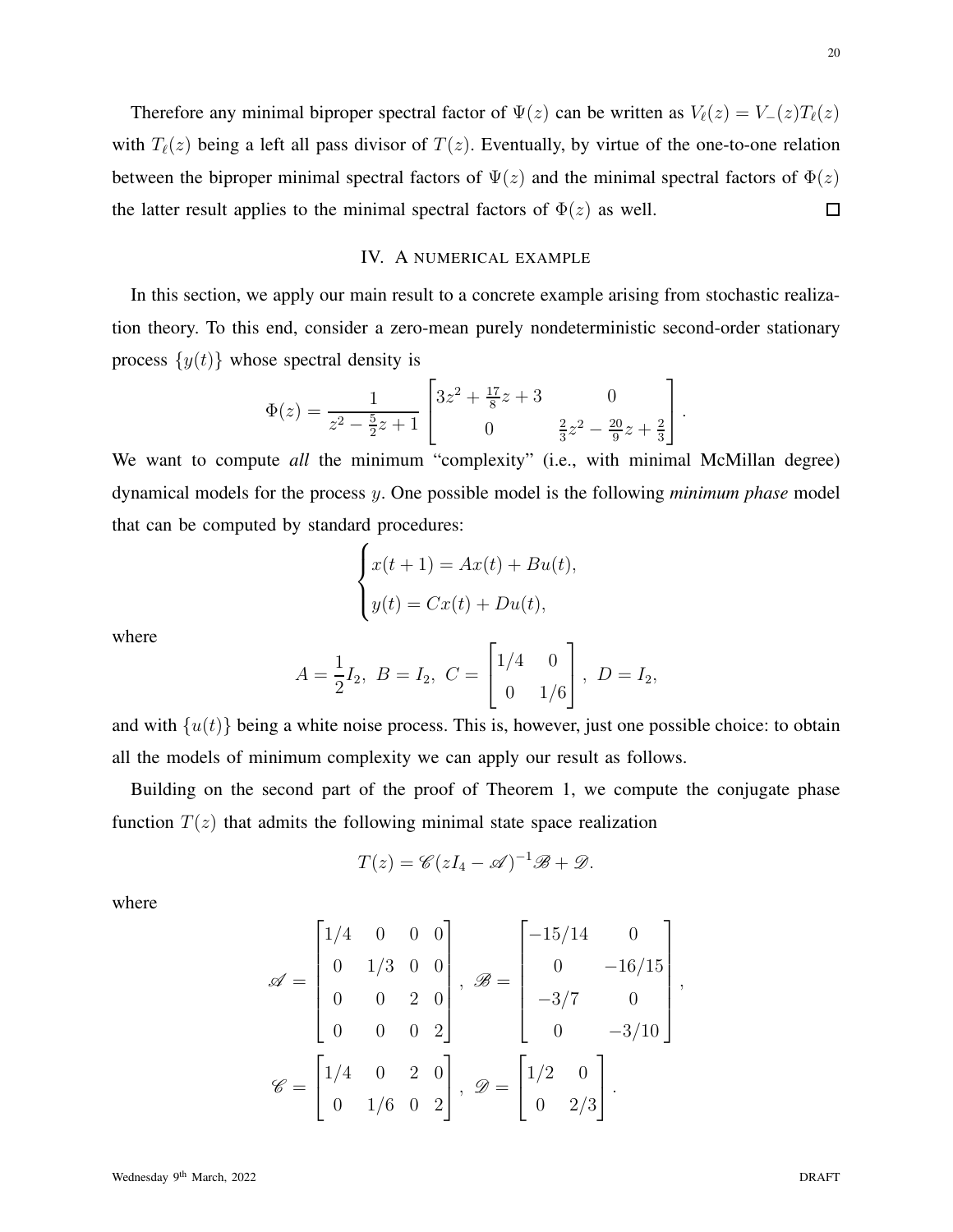21

From [13, Corollary 4.1], we know that there is a one-to-one correspondence between left all-pass divisors of  $T(z)$  and invariant subspaces of  $\mathscr A$ . The invariant subspaces of  $\mathscr A$  can be classified in four "classes", namely

$$
\{0\} \oplus \mathscr{V}, \text{ span } \begin{bmatrix} 1 \\ 0 \end{bmatrix} \oplus \mathscr{V}, \text{ span } \begin{bmatrix} 0 \\ 1 \end{bmatrix} \oplus \mathscr{V}, \ \mathbb{R}^2 \oplus \mathscr{V},
$$

where  $\mathscr V$  is any subspace of  $\mathbb{R}^2$  and the symbol  $\oplus$  denotes direct sum of subspaces. In view of Theorem 1, to each element of these classes there corresponds an (essentially unique) minimal spectral factor of  $\Phi(z)$ . Notice that, in this case, each class generates an *infinite* number of (essentially unique) minimal spectral factors. We now explicitly compute the minimal spectral factors belonging to each class.

Here, we focus only on the first class, the others being similar. Thus, we consider the class of  $\mathscr A$ -invariant subspaces

$$
\{0\}\oplus \mathscr{V}.
$$

We can further divide this class into three sub-classes:

- 1)  $\{0\} \oplus \{0\}.$
- 2)  ${0} \oplus \mathbb{R}^2$ .
- 3)  $\mathscr{W}_{\theta} := \{0\} \oplus \text{span}$  $\sqrt{ }$  $\overline{\phantom{a}}$  $\mathrm{c}(\theta)$  $\mathrm{s}(\theta)$ 1  $\Big\}, \theta \in [0, \pi)$ , where we let  $c(\theta) := \cos(\theta)$  and  $s(\theta) := \sin(\theta)$  to simplify the notation.

In the first case,  $T_{\ell} = I_2$  and the corresponding spectral factor is the minimum-phase one, namely  $W_-(z)$ . In the second and third case, we first compute  $\mathscr{P}_0^{-1}$  according to the expression (22) derived in the proof  $\overline{\phantom{0}}$ 

$$
\mathscr{P}_0^{-1} = \begin{bmatrix} 1/15 & 0 & -1 & 0 \\ 0 & 1/32 & 0 & -1 \\ -1 & 0 & 4/3 & 0 \\ 0 & -1 & 0 & 4/3 \end{bmatrix}.
$$

Then, for the second case, we have

$$
\mathscr{P} = \left[\Pi_2 \mathscr{P}_0^{-1} \Pi_2\right]^+ = \begin{bmatrix} 0 & 0 & 0 & 0 \\ 0 & 0 & 0 & 0 \\ 0 & 0 & 3/4 & 0 \\ 0 & 0 & 0 & 3/4 \end{bmatrix},
$$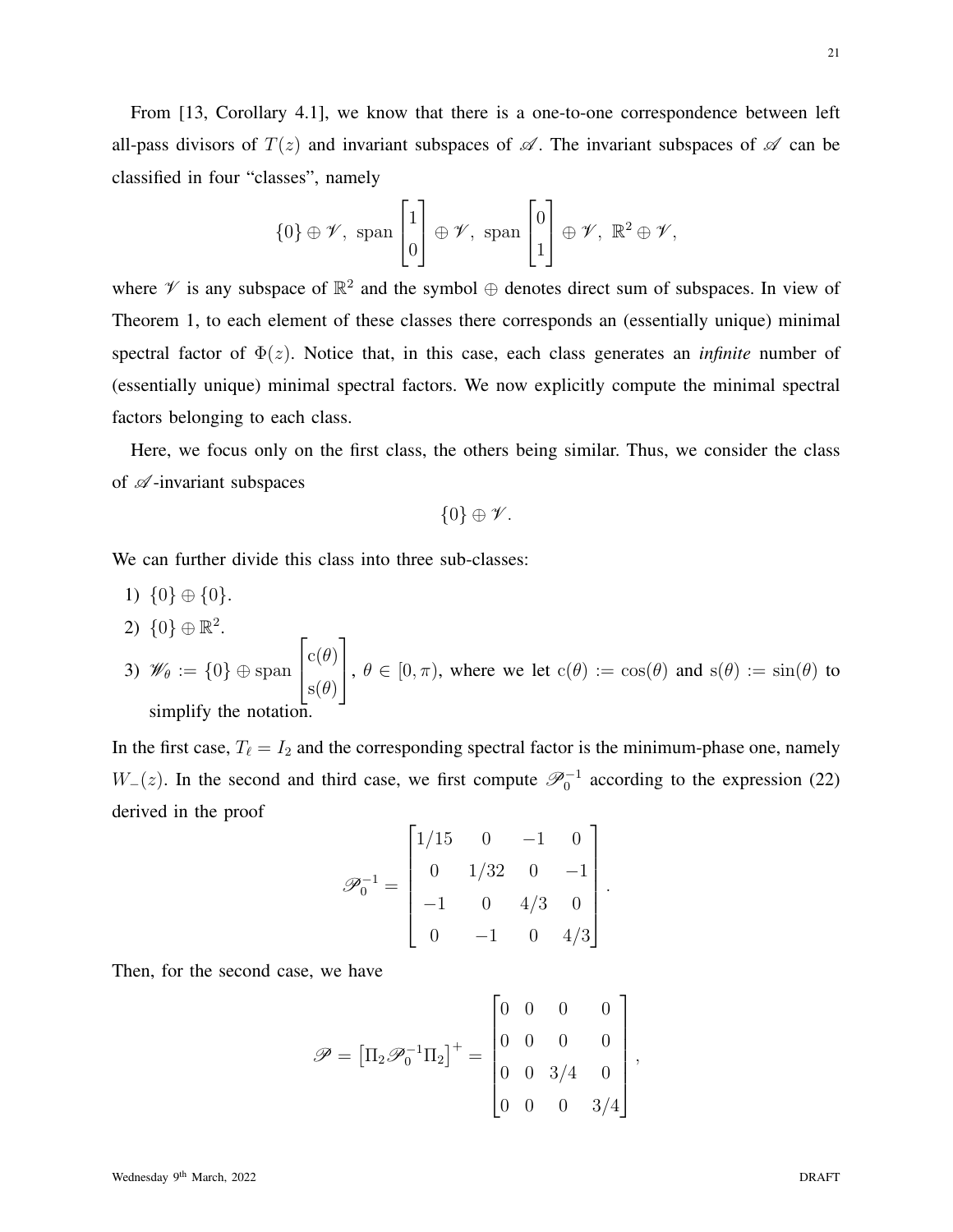where  $\Pi_2$  denotes the orthogonal projection onto  $\{0\} \oplus \mathbb{R}^2$ . This yields the (essentially unique) all-pass divisor

$$
\overline{T}_1(z) = \mathscr{C}_1(zI_2 - \mathscr{A}_1)^{-1}\mathscr{B}_1 + \mathscr{D}_1,
$$

with

$$
\mathscr{A}_1 = 2I_2, \ \mathscr{B}_1 = \frac{3}{2}I_2, \ \mathscr{C}_1 = 2I_2, \ \mathscr{D}_1 = 2I_2.
$$

To this all-pass divisor there corresponds the (essentially unique) unstable minimum-phase spectral factor

$$
\overline{W}_{-}(z) = W_{-}(z)\overline{T}_{1}(z) = \overline{C}(zI_{2} - \overline{A})^{-1}\overline{B} + \overline{D},
$$

where

$$
\bar{A} = 2I_2, \ \bar{B} = \begin{bmatrix} -4/5 & 8/5 \\ -8/5 & -4/5 \end{bmatrix}, \ \bar{C} = \begin{bmatrix} -7/8 & -7/4 \\ 5/3 & -5/6 \end{bmatrix}, \ \bar{D} = 2I_2.
$$

In the third case, we have

$$
\mathscr{P}_{\theta} = \left[\Pi_{\mathscr{W}_{\theta}} \mathscr{P}_{0}^{-1} \Pi_{\mathscr{W}_{\theta}}\right]^{+} = \begin{bmatrix} 0 & 0 & 0 & 0 \\ 0 & 0 & 0 & 0 \\ 0 & 0 & \frac{3}{4}c^{2}(\theta) & \frac{3}{4}c(\theta)s(\theta) \\ 0 & 0 & \frac{3}{4}c(\theta)s(\theta) & \frac{3}{4}s^{2}(\theta) \end{bmatrix},
$$

where  $\Pi_{\mathscr{W}_{\theta}}$  denotes the orthogonal projection onto  $\mathscr{W}_{\theta}$ . This yields an entire family of (essentially unique) all-pass divisors parametrized by  $\theta$ 

$$
T_{\theta}(z) = \mathscr{C}_{1,\theta}(z-2)^{-1}\mathscr{B}_{1,\theta} + \mathscr{D}_{1,\theta},
$$

with

$$
\mathscr{B}_{1,\theta} = \begin{bmatrix} c(\theta) \\ s(\theta) \end{bmatrix}^{\top}, \ \mathscr{C}_{1,\theta} = 3 \begin{bmatrix} c(\theta) \\ s(\theta) \end{bmatrix},
$$

$$
\mathscr{D}_{1,\theta} = \begin{bmatrix} 1 + c^2(\theta) & c(\theta)s(\theta) \\ c(\theta)s(\theta) & 1 + s^2(\theta) \end{bmatrix}.
$$

As before, to this family of all-pass divisors there corresponds the family of (essentially unique) minimal spectral factors

$$
W_{\theta}(z) = W_{-}(z)T_{\theta}(z) = C_{\theta}(zI_2 - A_{\theta})^{-1}B_{\theta} + D_{\theta}, \ \theta \in [0, \pi),
$$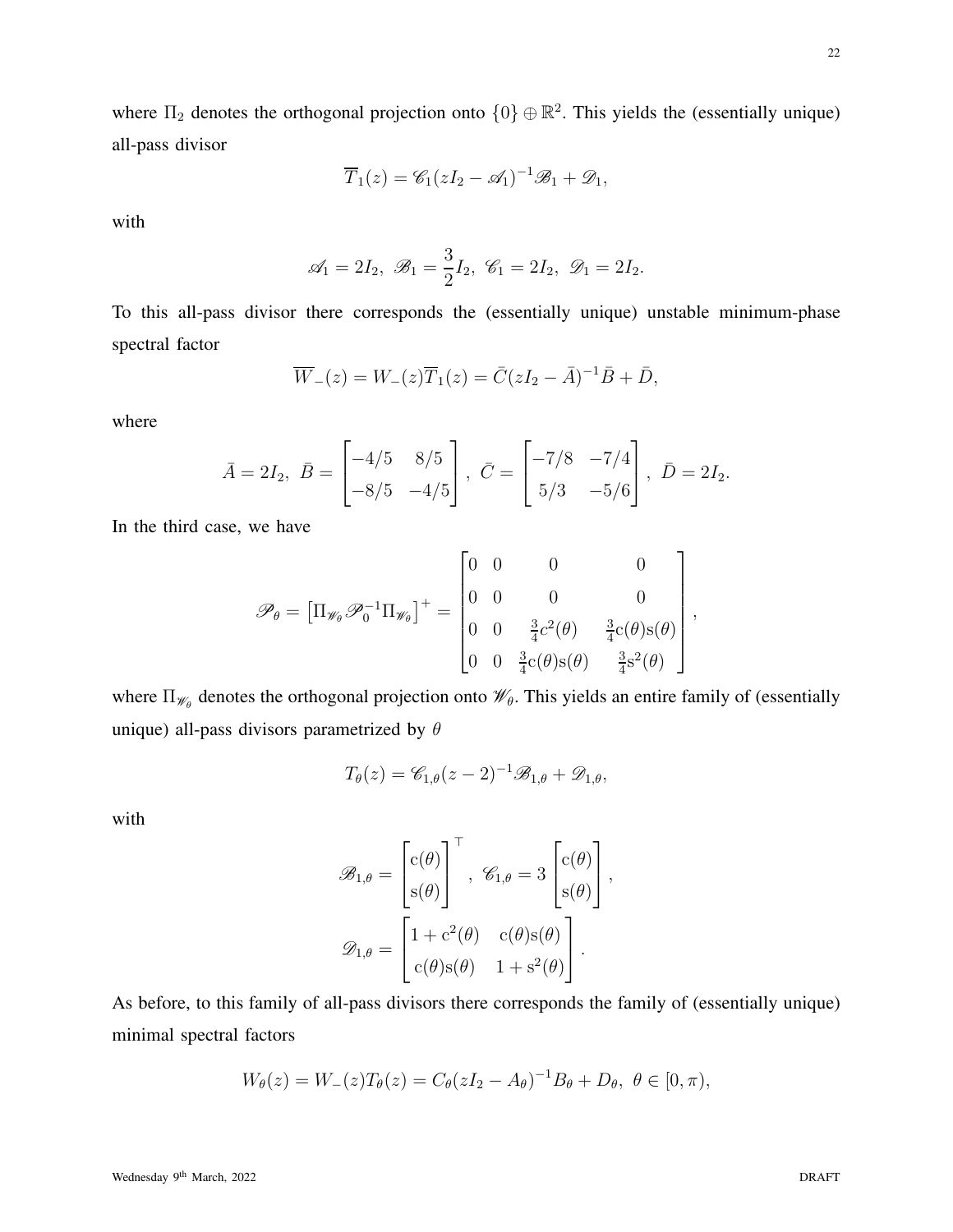where the matrices  $A_{\theta}$ ,  $B_{\theta}$ ,  $C_{\theta}$ , and  $D_{\theta}$  are defined as

$$
A_{\theta} = \begin{bmatrix} \frac{8s^{2}(\theta)+2}{s^{2}(\theta)+4} & -\frac{3\sqrt{5}s(2\theta)}{c(2\theta)-9} \\ -\frac{3\sqrt{5}s(2\theta)}{c(2\theta)-9} & -\frac{11c(2\theta)+21}{2(c(2\theta)-9)} \end{bmatrix},
$$
  
\n
$$
B_{\theta} = \begin{bmatrix} \frac{3c(\theta)s(\theta)}{\sqrt{s^{2}(\theta)+4}} & \frac{3s^{2}(\theta)+2}{\sqrt{s^{2}(\theta)+4}} \\ \frac{\sqrt{5}c(2\theta)+3}{\sqrt{9-c(2\theta)}} & \frac{\sqrt{5}c(\theta)s(\theta)\sqrt{9-c(2\theta)}}{s^{2}(\theta)+4} \end{bmatrix},
$$
  
\n
$$
C_{\theta} = \begin{bmatrix} \frac{3c(\theta)s(\theta)}{\sqrt{s^{2}(\theta)+4}} & \frac{\sqrt{9-c(2\theta)(23c(2\theta)+33)}}{8\sqrt{10}(s^{2}(\theta)+4)} \\ \frac{9s^{2}(\theta)+1}{3\sqrt{s^{2}(\theta)+4}} & \frac{7\sqrt{5}c(\theta)s(\theta)\sqrt{9-c(2\theta)}}{6(s^{2}(\theta)+4)} \end{bmatrix},
$$
  
\n
$$
D_{\theta} = \begin{bmatrix} 1+c^{2}(\theta) & c(\theta)s(\theta) \\ c(\theta)s(\theta) & 1+s^{2}(\theta) \end{bmatrix}.
$$

Similarly, we can obtain a parametrization of each one of the other three classes of spectral factors and in such a way we get four classes of spectral factors accounting for *all* the models of minimal complexity for  $y$ . Notice, that each class contains infinitely many (essentially different) spectral factors so that we have parametrized all the *infinitely many* models of minimal complexity for  $y$ .

# V. CONCLUSIONS

In this paper we provide a parametrization of the set of minimal spectral factors of a discretetime spectral density in terms of the all-pass divisors of an all-pass function (the conjugate phase function). Remarkably, our main theorem applies to general spectral densities and gives an answer to a conjecture of [4]. Moreover, this result is particularly interesting in the light of the recent work [13]. In fact, in [13] the set of all-pass divisors of a given all-pass function is parametrized both algebraically (in terms of solutions of a certain Algebraic Riccati Equation) and geometrically (in terms of invariant subspaces of a certain matrix). These parametrizations are therefore inherited by the set of spectral factors of a coercive spectral density. A final comment on the fact that our theory applies to classical spectral factorization which, beside stochastic realization, is relevant for  $H_2$  problems; however, as shown e.g. in [7], spectral factorization can also be regarded as an intermediate step to compute J-spectral factors associated to  $\mathcal{H}_{\infty}$ problems.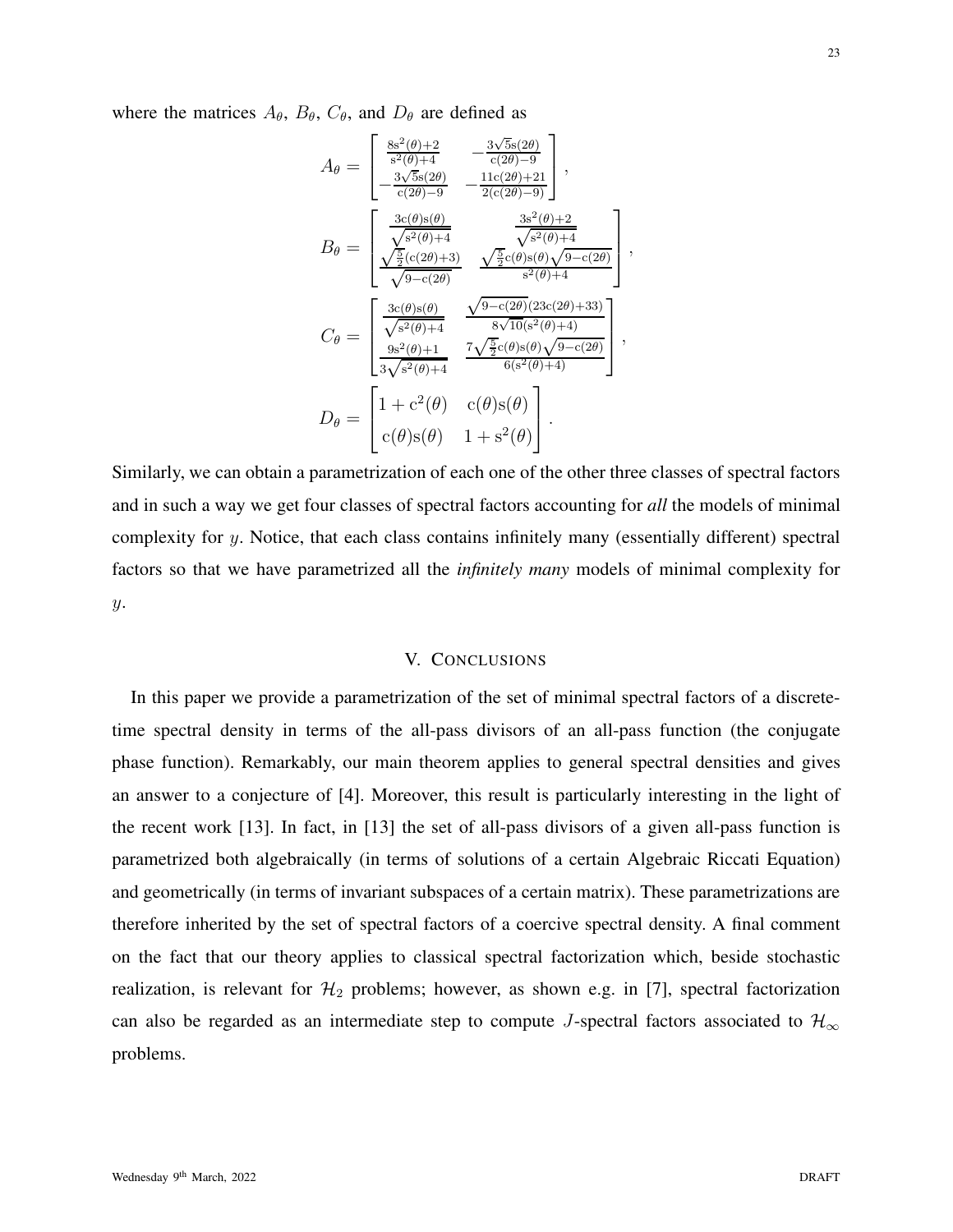#### **REFERENCES**

- [1] B. D. O. Anderson and J. B. Moore. *Optimal Filtering.* Prentice-Hall, Englewood Cliffs, NJ, 1979.
- [2] H. Bart, I. Gohberg, and M. Kaashoek. *Minimal factorization of matrix and operator functions*. Birkhäuser Verlag, Basel, 1979.
- [3] H. Bart, I. Gohberg, M. Kaashoek, and A. C. Ran. *Factorization of matrix and operator functions: the state space method* Springer, 2007.
- [4] G. Baggio and A. Ferrante. On the factorization of rational discrete-time spectral densities. *IEEE Trans. Automat. Contr.*, 61(4):969–981, 2016.
- [5] G. Baggio and A. Ferrante. On minimal spectral factors with zeroes and poles lying on prescribed regions. *IEEE Trans. Automat. Contr.*, 61(8):2251–2255, 2016.
- [6] D. J. Clements. Rational spectral factorization using state-space methods, *Systems & control letters*, 20(5):335–343, 1993.
- [7] P. Colaneri and A. Ferrante. Algebraic Riccati Equation and J-Spectral Factorization for H<sup>∞</sup> Filtering and Deconvolution. *SIAM J. Contr. and Opt.*, Vol. 45(1):123–145, 2006.
- [8] A. Ferrante. A parametrization of minimal stochastic realizations. *IEEE Trans. Automat. Contr.*, 39(10):2122–2126, 1994.
- [9] A. Ferrante. A Parametrization of the Minimal Square Spectral Factors of a Nonrational Spectral Density. *J. Math. Systems, Estimation, and Control*, 7(2):197–226, 1997.
- [10] A. Ferrante. Minimal representations of continuous-time processes having spectral density with zeros in the extended imaginary axis. *Systems & control Letters*, 54(5):511–520, 2005.
- [11] A. Ferrante, G. Michaletzky, and M. Pavon. Parametrization of all minimal square spectral factors. *System & Control Letters*, 21:249–254, 1993.
- [12] A. Ferrante and L. Ntogramatzidis. The Generalised Discrete Algebraic Riccati Equation in Linear-Quadratic Optimal Control. *Automatica*, 49:471–478, 2013.
- [13] A. Ferrante and G. Picci. Representation and Factorization of Discrete-Time Rational All-Pass Functions. *IEEE Trans. Automat. Contr.*, 62(7):3262–3276, 2017.
- [14] L. Finesso and G. Picci. A characterization of minimal square spectral factors. *IEEE Trans. Automat. Contr.*, 27(1):122– 127, 1982.
- [15] P. A. Fuhrmann. On the characterization and parametrization of minimal spectral factors. *J. Math. Systems, Estimation, and Control,* 5:383–444, 1995.
- [16] P. A. Fuhrmann and A. Gombani. On a Hardy space approach to the analysis of spectral factors. *Int. J. Control,* 71(2):277–357, 1998.
- [17] P. A. Fuhrmann and J. C. Willems. Factorization indices at infinity for rational matrix functions. *Integral equations and operator theory* 2.3 (1979): 287-301.
- [18] T. Kailath. *Linear systems*. Vol. 156. Englewood Cliffs, NJ: Prentice-Hall, 1980.
- [19] A. Lindquist and G. Picci. On the stochastic realization problem. *SIAM J. Contr. and Opt.*, 17(3):365–389, 1979.
- [20] A. Lindquist and G. Picci. Realization theory for multivariate stationary gaussian processes. *SIAM J. Contr. and Opt.*, 23(6):809–857, 1985.
- [21] A. Lindquist and G. Picci. A geometric approach to modeling and estimation of linear stochastic systems. *J. Math. Systems, Estimation, and Control*, 1:241–333, 1991.
- [22] A. Lindquist and G. Picci. *Linear Stochastic Systems: A Geometric Approach to Modeling, Estimation and Identification.* Series in Contemporary Mathematics, Springer, 2015.